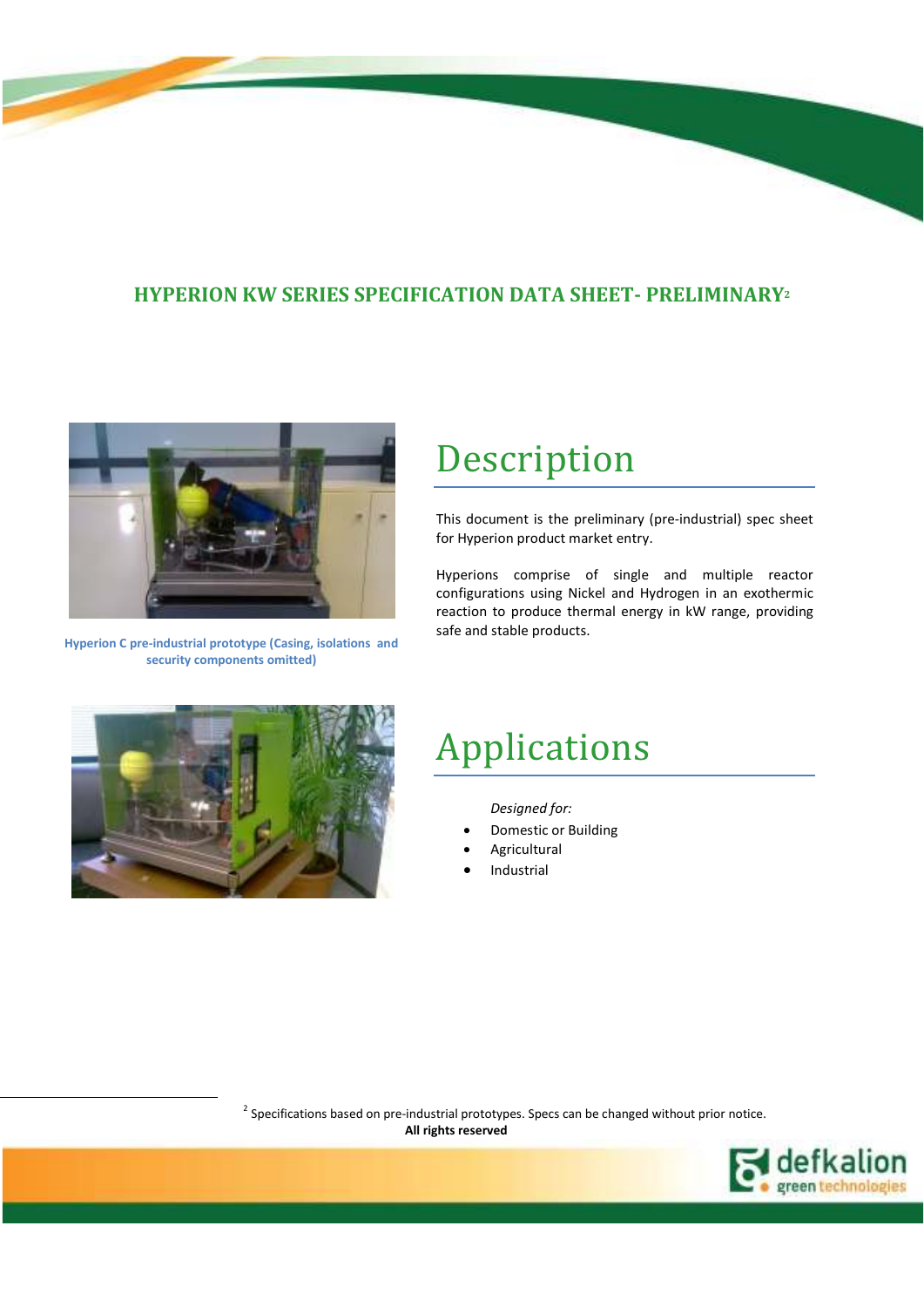

### **Hyperion subsystems**

- 1. Kernel with embedded coolant interface
	- a. Reactor(s)
		- i. Chamber
		- ii. Ignition system
		- iii. Atomic Hydrogen generation
		- iv. Ni powder
		- v. Sensors
		- vi. Exhaust valves
	- b. Coolant interface
	- c. Thermal isolation
	- d. γ-shielding
	- e. Sensors
	- f. Casing, leakage proof and exhaust valve
- 2. Coolant/heating management
	- a. Media
	- b. Pump
	- c. Pipes and Connectors
	- d. On line calorimeter
	- e. Controls and electronics
- 3. Hydrogen circuit
	- a. Media
	- b. Tank
	- c. Valves and controls
	- d. Pipes and connectors
	- e. Thermal isolation and anti-explosive blankets
- 4. Functions and tele-monitoring
	- a. Modes of operation
	- b. I/O
	- c. GPS
	- d. GSM
- 5. Security
	- a. Self destructing method
	- b. Controls and Electronics
	- c. Other
- 6. General
	- a. Operation and operational conditions
	- b. Casing
- 7. External features
	- a. External heat exchangers
	- b. Piping
	- c. Interoperability with third party products

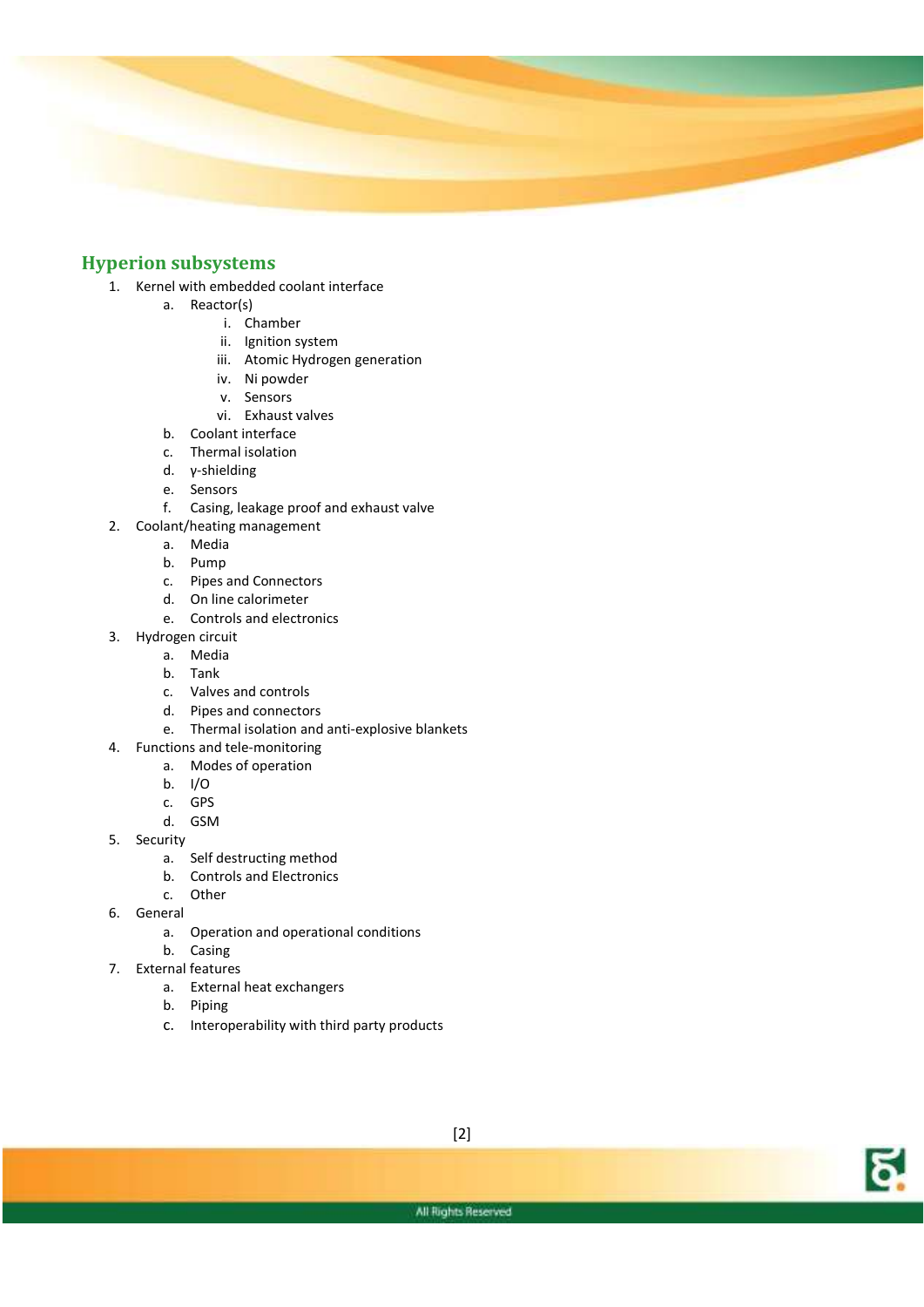

# **Hyperion kW series overall architecture**



 **Hyperion schematic internal architecture (multi-reactor model)** 

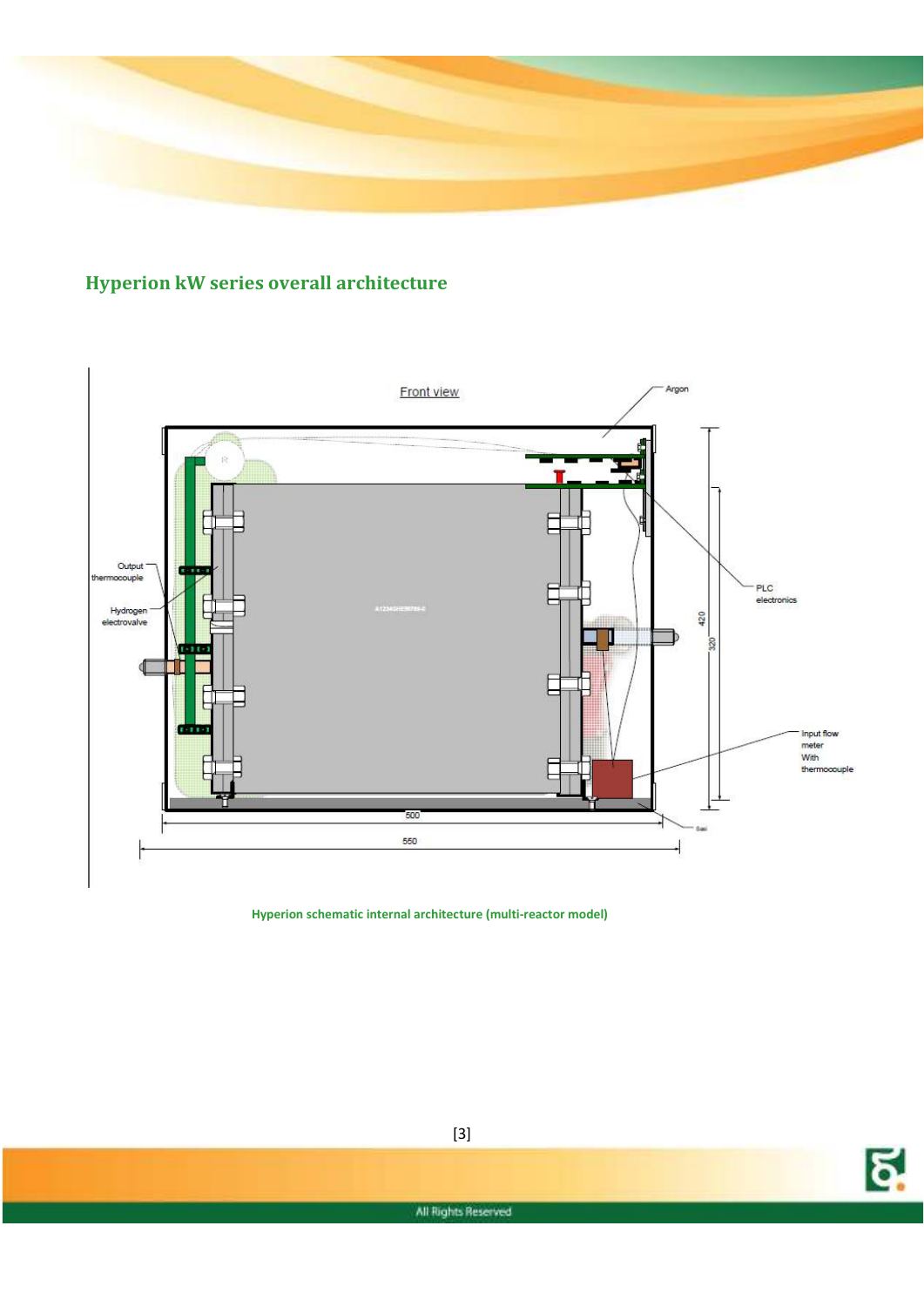



**Hyperion Kernel and Inbox design (multi-reactor model). Labels used in Spec sheet** 



[4]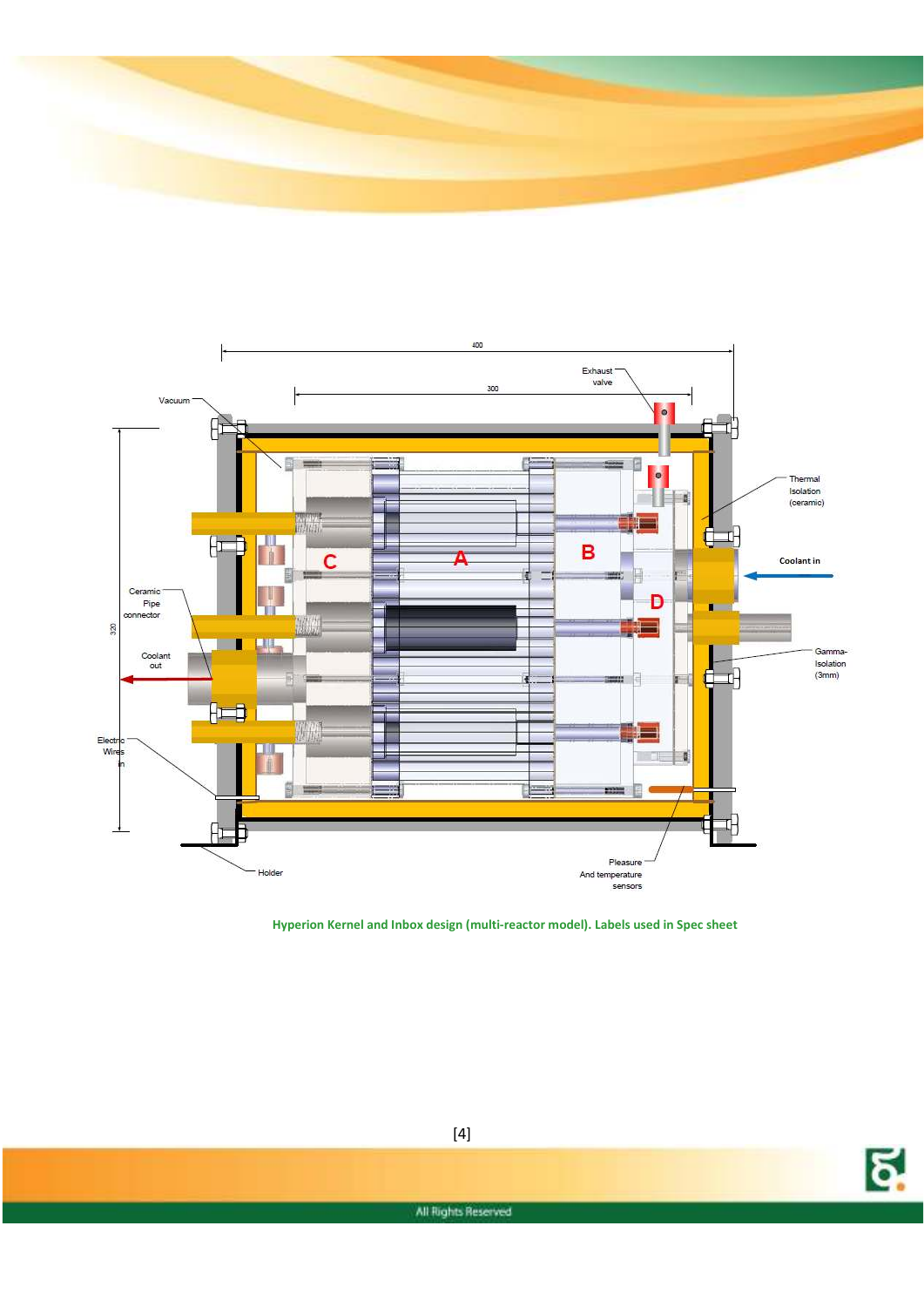

|    | Kernel with embedded coolant interface <sup>3</sup><br>1. |                        |                                   |                                            |                      |
|----|-----------------------------------------------------------|------------------------|-----------------------------------|--------------------------------------------|----------------------|
|    |                                                           | <b>Kernel Body</b>     | Material                          | Steel BS S 162                             |                      |
|    |                                                           | (Area A, B, C, D)      |                                   | Series C & D models                        | Series A & B models  |
|    |                                                           |                        | Dimensions in cm                  | 12 x 12 x 12                               | 26 x 30 x 26         |
|    |                                                           |                        | Volume                            | 1728cm <sup>3</sup>                        | 20280cm <sup>3</sup> |
|    |                                                           |                        | Weight                            | 4,5 kgr                                    | 32kg                 |
|    |                                                           |                        | Paint (outer surfaces)            | Ceramic                                    |                      |
| а. |                                                           | Reactor(s)             | Number of reactors per            | 1 in Hyperion Series C & D models          |                      |
|    |                                                           | (Area A)               | Kernel                            | 9 in Hyperion Series A & B models          |                      |
|    | i.                                                        | <b>Reactor Chamber</b> | Dimensions (cylinder)             | Diameter: 4cm                              |                      |
|    |                                                           |                        |                                   | Length: 10cm                               |                      |
|    |                                                           |                        | Internal volume                   | $<$ 125,6cm $3$                            |                      |
|    |                                                           |                        | Interfaces                        | At reactor's chamber flanged covers        |                      |
|    |                                                           |                        | <b>Electric heating</b>           | M10 thread, electrically and heat isolated |                      |
|    |                                                           |                        | element                           |                                            |                      |
|    |                                                           |                        | Hydrogen &                        | Thread M10                                 |                      |
|    |                                                           |                        | recharge circuit<br>Exhaust valve | Thread M10                                 |                      |
|    |                                                           |                        | Sensors                           | Thread M10                                 |                      |
|    |                                                           |                        | Security/Destructing              | Not to be disclosed                        |                      |
|    |                                                           |                        |                                   |                                            |                      |
|    | ii.                                                       | <b>Ignition system</b> | Method                            | Two Phase pre-heating and $H_2$ charge     |                      |
|    |                                                           | <b>Phase I</b>         | Electric power preheating         |                                            |                      |
|    |                                                           | <b>Heating element</b> | Heating resistor fixture          | Nut: M12,                                  |                      |
|    |                                                           |                        |                                   | Thread: M10 x 1.25,                        |                      |
|    |                                                           |                        |                                   | Pre-heat: 6 seconds,                       |                      |
|    |                                                           |                        |                                   | Volts: 24,                                 |                      |
|    |                                                           |                        |                                   | Amps: 6,                                   |                      |
|    |                                                           |                        |                                   | Max operating temperature 1050°C           |                      |
|    |                                                           | <b>Phase II</b>        | Chemical assisted preheating      |                                            |                      |
|    |                                                           |                        | Media                             | Not to be disclosed                        |                      |
|    | iii.                                                      | <b>Atomic Hydrogen</b> | Method                            | Proprietary, embedded within reactor's     |                      |
|    |                                                           | generation             |                                   | structure                                  |                      |
|    |                                                           | iv. Ni powder          |                                   |                                            |                      |

 $3$  Numeric notation in all tables follows the European standard. 1.500,7 is one thousand five hundred and seven tenths

 $\overline{a}$ 

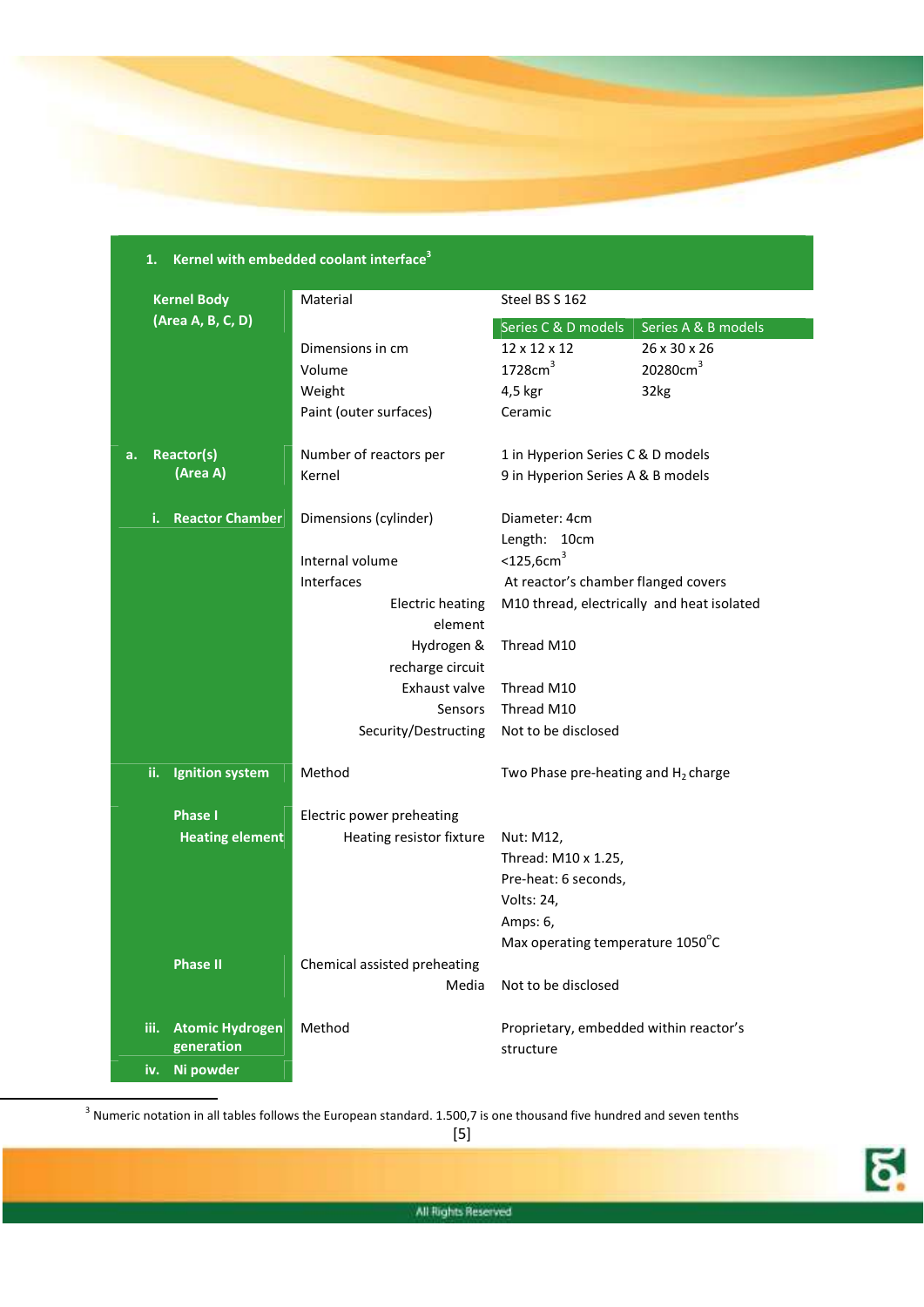# **1. Kernel with embedded coolant interface<sup>3</sup>**

| (row material)                             |                            |                                               |
|--------------------------------------------|----------------------------|-----------------------------------------------|
|                                            | Sub Sieve Particle Size    | 3-7 microns                                   |
|                                            | <b>Bulk density</b>        | 1,8-2,7gr/cm <sup>3</sup>                     |
|                                            | Typical surface area       | $0,4m^2$ /gr (BET)                            |
|                                            | Chemical composition (Wt%) | Carbon:<br>0,07                               |
|                                            |                            | Sulphur:<br>0,0001                            |
|                                            |                            | 0,008<br>Oxygen:                              |
|                                            |                            | Nitrogen:<br>0,001                            |
|                                            |                            | 0,001<br>Iron:                                |
|                                            |                            | Cobalt:<br>$<$ 0,00002                        |
|                                            |                            | Total other: <0,001                           |
|                                            |                            | Nickel:<br>Balance                            |
|                                            | Preparation                | Proprietary                                   |
|                                            | method                     |                                               |
| v. Catalysts                               | Yes                        | Proprietary                                   |
| involved in                                |                            |                                               |
| reaction                                   |                            |                                               |
| vi. Chamber                                | Clean conditions at        | Chemically cleaned (CHCl <sub>3</sub> )       |
| <b>Conditioning</b>                        | production                 | Thermal and vacuum cleaned                    |
|                                            | In all modes               | $H2$ pressured (less than 50 bar)             |
|                                            |                            |                                               |
| vii. Sensors (within                       | Thermocouple               | Type K                                        |
| reactor)                                   |                            | Max temp: 1100°C                              |
|                                            |                            | Accuracy ±1,5% at 375°C (±0.004×T between 375 |
|                                            |                            | °C and 1000 °C)                               |
| viii.<br>Reactor                           | Maximum pressure           | 150bar                                        |
| <b>Exhaust valve</b>                       |                            |                                               |
|                                            | Connection                 | M10, Threaded with face sealed                |
|                                            | Media                      | Steel                                         |
|                                            | Actuation                  | Pressure                                      |
|                                            | Exhaust to                 | Area D in Kernel's body                       |
| <b>Coolant interface</b><br>$\mathbf{b}$ . |                            |                                               |
| <b>Structure</b><br>i.                     | Type                       | Tube One pass                                 |
|                                            |                            | Tube holes embedded within Kernel's structure |

[6]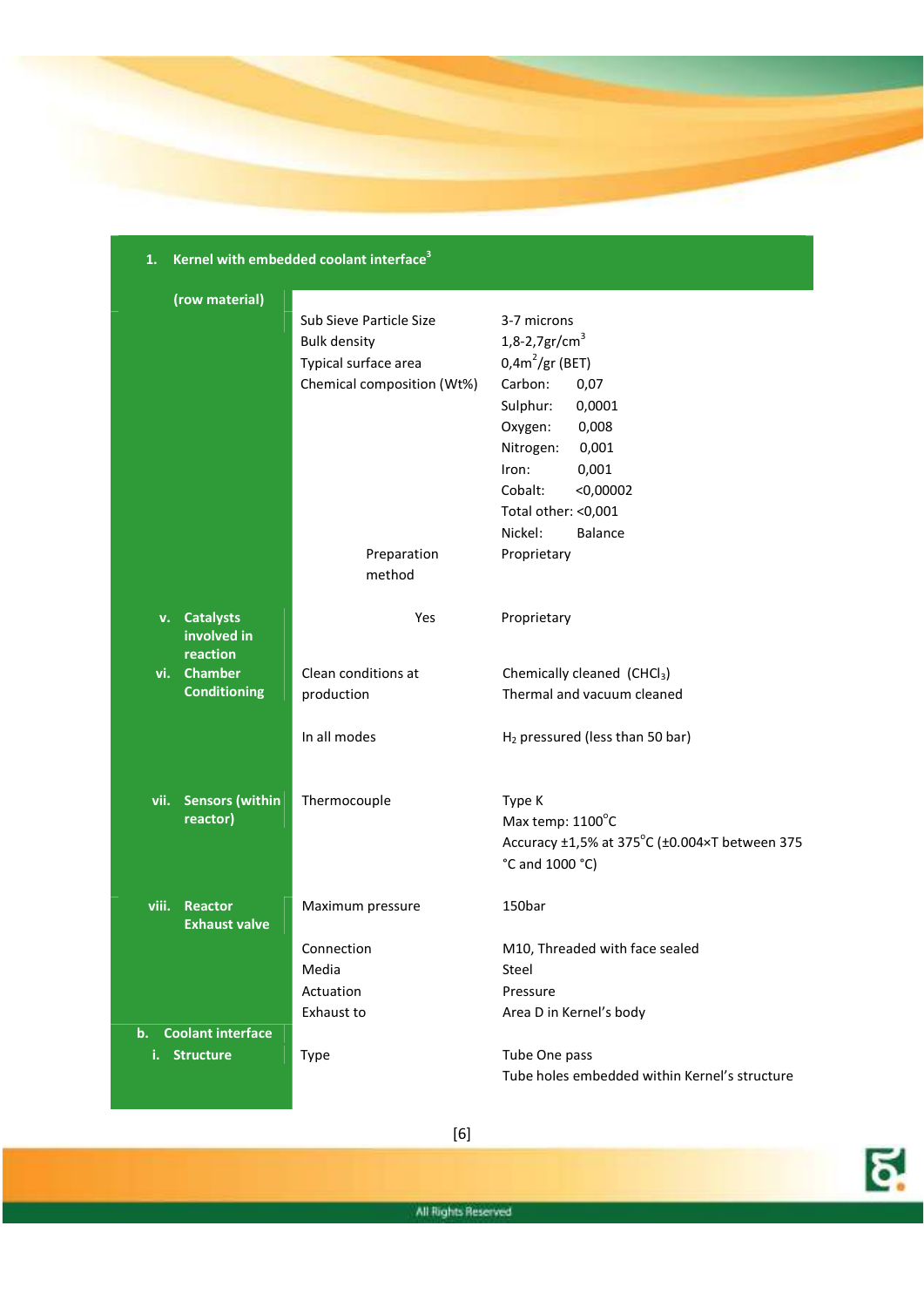

|      |                                                                        | Refnei with embedded coolant interface                  |                                                                                                                                      |
|------|------------------------------------------------------------------------|---------------------------------------------------------|--------------------------------------------------------------------------------------------------------------------------------------|
|      |                                                                        |                                                         | Coolant concentrator chambers (cool in and hot<br>out) within kernel structure (Area B and C in<br>Kernel's body)                    |
| ii.  | <b>Dimensions</b>                                                      | Tube                                                    | Diameter: 1,2cm                                                                                                                      |
|      |                                                                        | Reservoir (in and out)                                  | Length: 14cm<br>Series C & D models<br>Series A & B models                                                                           |
|      |                                                                        | Volume (coolant space)                                  | $1710 \text{ cm}^3$<br>190 $cm3$                                                                                                     |
| iii. | <b>Contact of</b>                                                      | Distance from reactor                                   | $>0,5$ cm                                                                                                                            |
|      | coolant with<br>reactor's<br>chambers                                  | chamber                                                 |                                                                                                                                      |
| iv.  | <b>Number of tubes</b><br>per reactor                                  | Number                                                  | 6                                                                                                                                    |
| c.   | <b>Kernel's Thermal</b><br>isolation                                   | <b>Type</b><br>Classification temperature<br>(EN1094-3) | Refractory Ceramic Fibre (RCF) vacuum formed<br>$1300^{\circ}$ C                                                                     |
|      |                                                                        | Continuous use<br>temperature                           | Max 1100°C (no shrinkage or Crystallisation)                                                                                         |
|      |                                                                        | Testing methods                                         | ASTM C-201 and EN 1094-1                                                                                                             |
|      |                                                                        | <b>Blanket Thickness</b>                                | 1,8cm                                                                                                                                |
|      |                                                                        | Thermal conductivity                                    | $0,11$ W/m.K at $600^{\circ}$ C                                                                                                      |
|      |                                                                        | Other structural thermal                                | RCF structured thermal bridges in Hydrogen                                                                                           |
|      |                                                                        | isolation                                               | circuit (designed by DGT and manufactured<br>specially for Hyperions)                                                                |
|      |                                                                        | <b>Health and Environmental</b>                         | Under the new CLP regulations: non-hazardous.                                                                                        |
| d.   | γ-shielding                                                            | Type                                                    | <b>ECOMASS compound Polyether</b><br><b>Block Amide</b><br>Nontoxic alternative to Lead (Pb)<br>for radiation shielding applications |
|      |                                                                        | Thickness                                               | $0,3$ cm                                                                                                                             |
|      |                                                                        | Density                                                 | 6,9gr/cm <sup>3</sup>                                                                                                                |
|      |                                                                        | Reference                                               | http://www.ecomass.com/index.html                                                                                                    |
| e.   | <b>Sensors (in</b><br>kernels casing,<br>outside reactor<br>or kernel) | Thermocouple                                            | Type K<br>Max temp: 1100°C<br>Accuracy ±1,5% at 375°C (±0.004×T between 375<br>°C and 1000 °C)                                       |

## **1. Kernel with embedded coolant interface<sup>3</sup>**

[7]

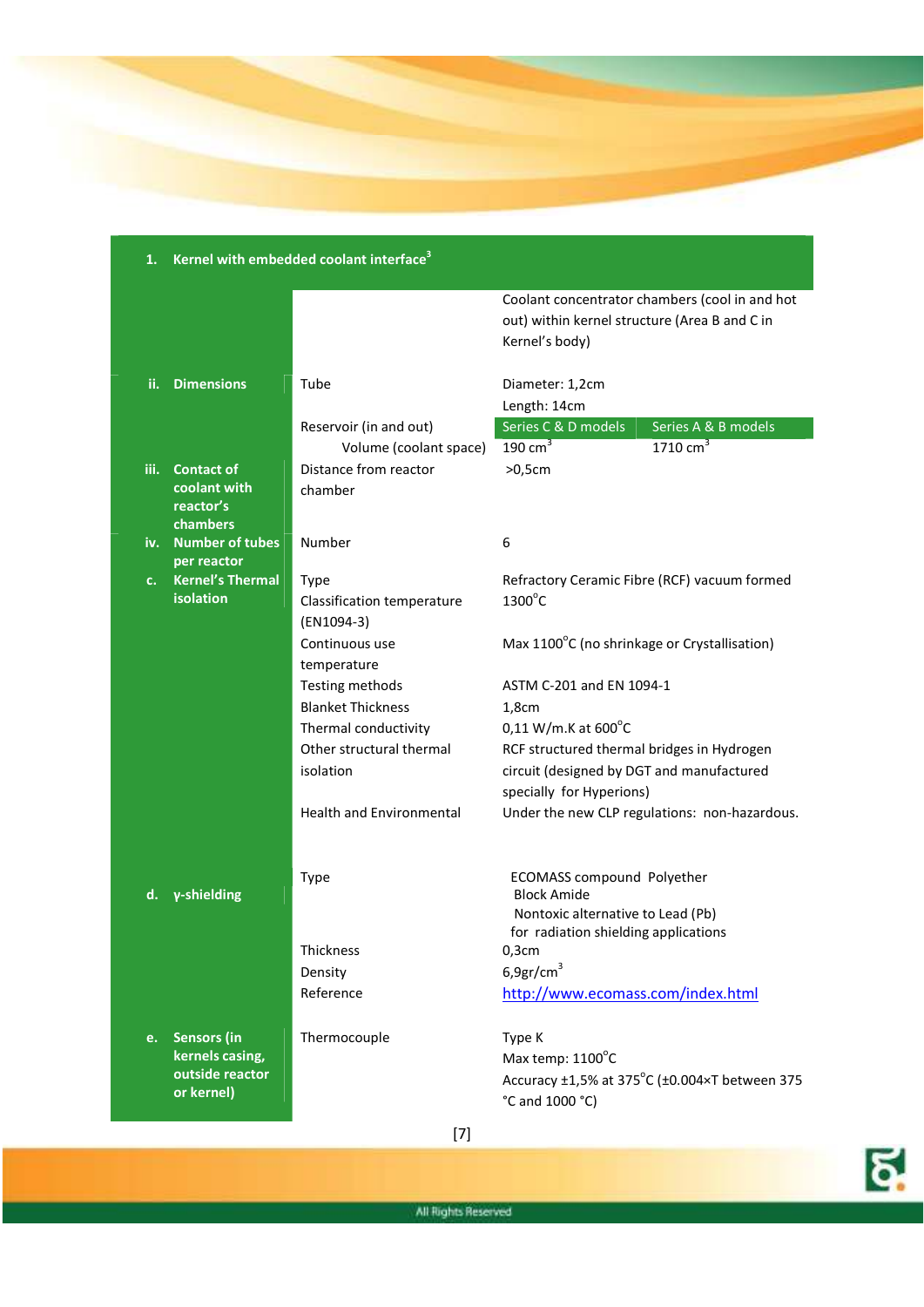

| 1.  |                                                      | Kernel with embedded coolant interface <sup>3</sup> |                                                                                   |                     |
|-----|------------------------------------------------------|-----------------------------------------------------|-----------------------------------------------------------------------------------|---------------------|
|     |                                                      | Pressure sensor                                     | Vacuum and pressure                                                               |                     |
|     |                                                      | Media                                               | Stainless steel                                                                   |                     |
|     |                                                      | Output type                                         | Voltage                                                                           |                     |
|     |                                                      | Maximum operational                                 | 500bar                                                                            |                     |
|     |                                                      | pressure                                            |                                                                                   |                     |
|     |                                                      | Accuracy                                            | $0,075 \pm FS$                                                                    |                     |
|     |                                                      | Power                                               | 8VDC-32CDC                                                                        |                     |
| f.  | <b>Casing, leakage</b><br>proof and<br>exhaust valve |                                                     |                                                                                   |                     |
| i.  | <b>Kernel and</b>                                    | <b>Type</b>                                         | Steel box flanged, damper resistance                                              |                     |
|     | isolations casing                                    |                                                     | Series C & D models                                                               | Series A & B models |
|     |                                                      | Dimensions (WxDxH) in cm                            | 17x 22x 17                                                                        | 32 x 40 x 32        |
|     |                                                      | Air-tightness                                       | Class D (according to EN 14239), tested<br>according to European Standard EN13053 |                     |
|     |                                                      | Conditioning in all modes                           | Vacuum                                                                            |                     |
| ii. | <b>Exhaust pressure</b><br>valves                    | Maximum pressure                                    | 150bar                                                                            |                     |
|     |                                                      | Connection                                          | M10, Threaded with face sealed                                                    |                     |
|     |                                                      | Media                                               | <b>Steel</b>                                                                      |                     |
|     |                                                      | Actuation                                           | Pressure                                                                          |                     |
|     |                                                      | <b>Exhaust from</b>                                 | Area D in Kernel's body                                                           |                     |
|     |                                                      | Exhaust to                                          | Inside Hyperion box                                                               |                     |

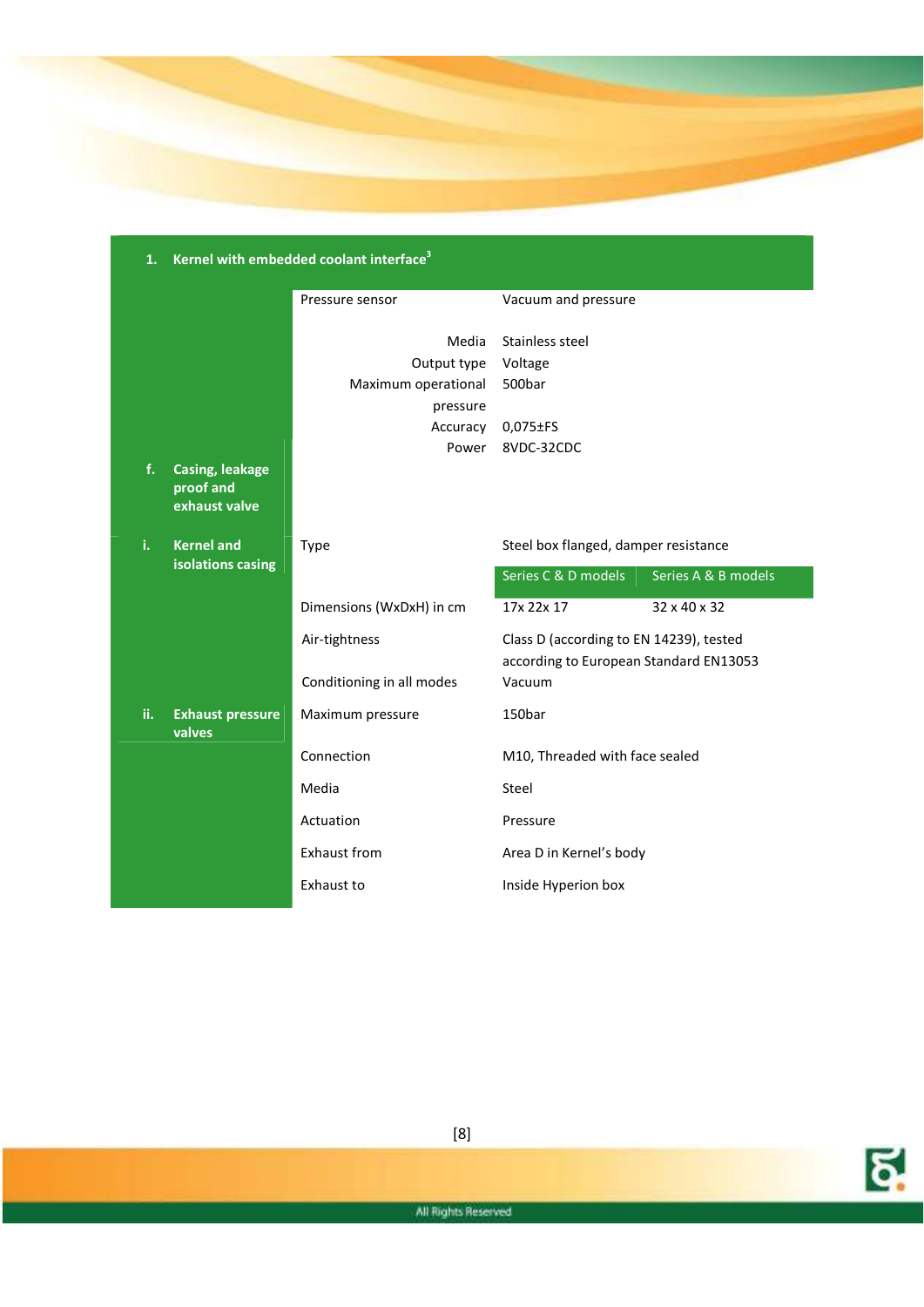

| <b>Coolant/heating management</b><br>2.                   |                                 |                                                                                                                                                                         |
|-----------------------------------------------------------|---------------------------------|-------------------------------------------------------------------------------------------------------------------------------------------------------------------------|
| <b>Coolant media</b><br>a.                                |                                 |                                                                                                                                                                         |
|                                                           | Type                            | Synthetic thermal oil (alkyl aromatic)                                                                                                                                  |
|                                                           |                                 | General purpose in Hyperion Systems                                                                                                                                     |
|                                                           | Maximum Bulk Fluid              | $349^{\circ}$ C                                                                                                                                                         |
|                                                           | Operating Temperature (no       |                                                                                                                                                                         |
|                                                           | vapor presence at all           |                                                                                                                                                                         |
|                                                           | temperature ranges)             | $-37^{\circ}$ C                                                                                                                                                         |
|                                                           | Pumpability (2000cP)<br>minimum |                                                                                                                                                                         |
|                                                           | Auto-ignition Temperature       | $450^{\circ}$ C                                                                                                                                                         |
|                                                           | Thermal conductivity            | At 185°C: 0,113W/m.K                                                                                                                                                    |
|                                                           |                                 | At 315°C: 0,106W/m.K                                                                                                                                                    |
|                                                           |                                 | At 349°C: 0,08W/m.K                                                                                                                                                     |
|                                                           | Note                            | For temperature ranges 350°C-430°C, use of                                                                                                                              |
|                                                           |                                 | melted salts (used for stress testing)                                                                                                                                  |
| <b>Pump</b><br>b.                                         |                                 |                                                                                                                                                                         |
| i. At setup output<br>temp ranges <sup>4</sup><br>$185°C$ |                                 |                                                                                                                                                                         |
|                                                           | Type <sup>5</sup>               | <b>Magnetic Drive</b>                                                                                                                                                   |
|                                                           | Liquid flow                     | 0,03 to 8,37lt/min                                                                                                                                                      |
|                                                           | Discharge pressure              | 0,03 to 45bar                                                                                                                                                           |
|                                                           | Media maximum                   | $185^{\circ}$ C                                                                                                                                                         |
|                                                           | temperature                     |                                                                                                                                                                         |
|                                                           | Max Viscosity                   | 60.000 cP (CentiPoises)                                                                                                                                                 |
|                                                           | Max Capacity                    | $100cm^3$ /rev                                                                                                                                                          |
|                                                           | Speed (rev/min)                 | $10 - 80$ rev/min                                                                                                                                                       |
|                                                           | Flow Rate                       | $0.2$ mLt $-8$ Lt/min                                                                                                                                                   |
|                                                           | Power features                  | Adjustable Speed, Continuous Duty, Corrosion<br>Resistant, Explosion Proof Control Device,<br>Sealless, Filter, Thermal Overload control, PLC<br>Controls, Data Logging |
|                                                           | Energy consumption              | 30-55Wh                                                                                                                                                                 |

l

<sup>4</sup> At external heat exchanger outlet<br><sup>5</sup> Standard type. Other types also available for low-end applications

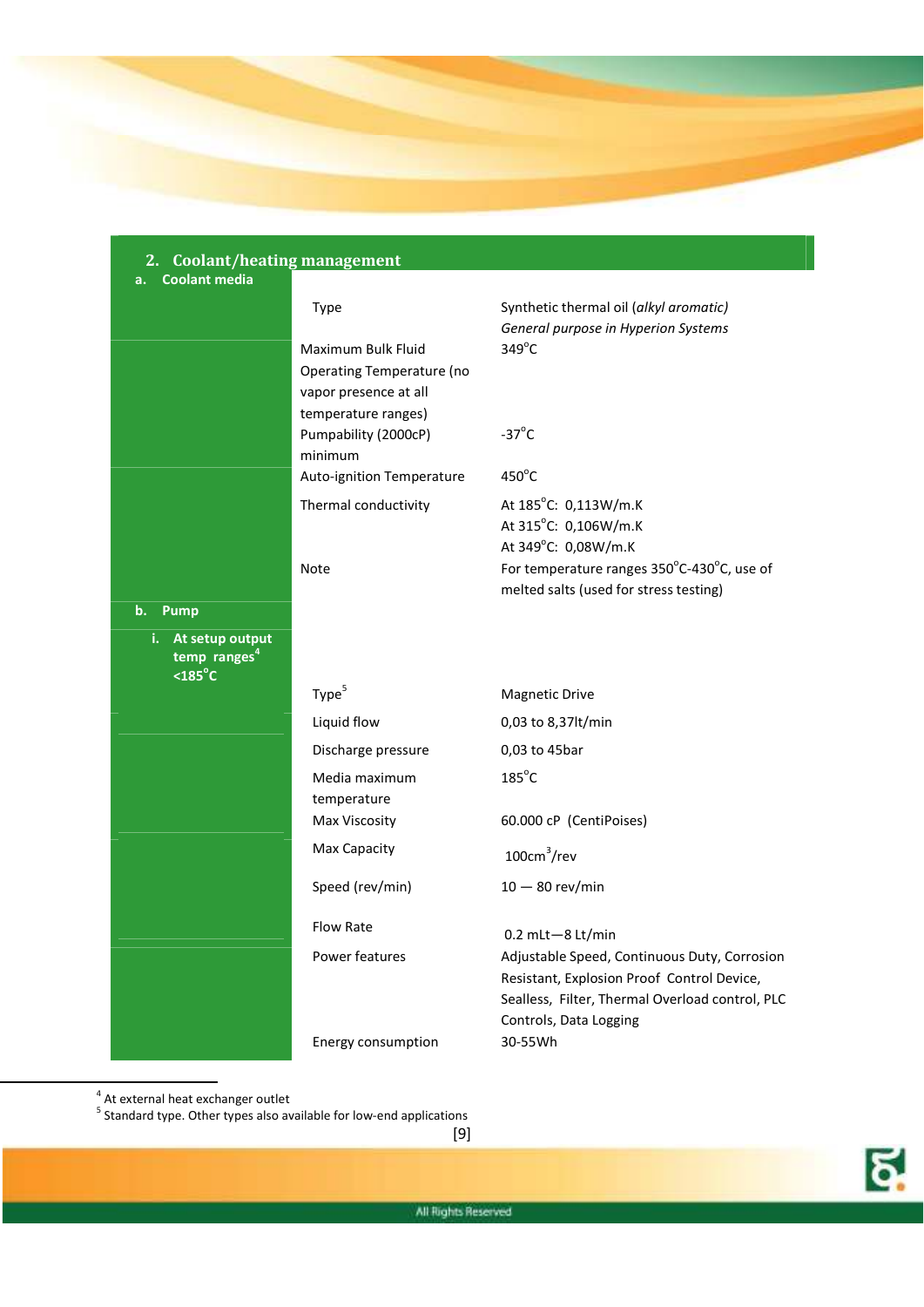

**ii. At setup output temp ranges <315<sup>o</sup> C** 

| .о.<br>$315°C$                           |                              |                                                                                                                                                                         |
|------------------------------------------|------------------------------|-------------------------------------------------------------------------------------------------------------------------------------------------------------------------|
|                                          | Type                         | <b>Magnetic Drive</b>                                                                                                                                                   |
|                                          | Liquid flow                  | 0,03 to 8,37lt/min                                                                                                                                                      |
|                                          | Discharge pressure           | 0,03 to 96,5bar                                                                                                                                                         |
|                                          | Media maximum                | $315^{\circ}$ C                                                                                                                                                         |
|                                          | temperature                  |                                                                                                                                                                         |
|                                          | Max Viscosity                | 60.000 cP                                                                                                                                                               |
|                                          | Max Capacity                 | 120 $cm^3$ /rev                                                                                                                                                         |
|                                          | Speed (rev/min)              | $10 - 80$ rev/min                                                                                                                                                       |
|                                          | Flow Rate                    | 0.2 mlt-9,6 Lt/min                                                                                                                                                      |
|                                          | Power features               | Adjustable Speed, Continuous Duty, Corrosion<br>Resistant, Explosion Proof Control Device,<br>Sealless, Filter, Thermal Overload control, PLC<br>Controls, Data Logging |
|                                          | Energy consumption           | 50-110Wh                                                                                                                                                                |
| iii.<br>At setup output<br>ranges <414°C |                              |                                                                                                                                                                         |
|                                          | Type                         | Gear-motor drived (placed outside Hyperion on<br>primary circuit)                                                                                                       |
|                                          | Liquid flow                  | 0,03 to 12Lt/min                                                                                                                                                        |
|                                          | Discharge pressure           | 0,03 to 96,5bar                                                                                                                                                         |
|                                          | Media maximum                | $430^{\circ}$ C                                                                                                                                                         |
|                                          | temperature<br>Max Viscosity | 60.000 cP                                                                                                                                                               |
|                                          | Max Capacity                 | 150 $cm^3$ /rev                                                                                                                                                         |
|                                          | Speed (rev/min)              | $10-120$ rev/min                                                                                                                                                        |
|                                          | <b>Flow Rate</b>             | Up to 18 Lt/min                                                                                                                                                         |
|                                          | Power features               | Adjustable Speed, Continuous Duty, Corrosion<br>Resistant, Explosion Proof Control Device,<br>Sealless, Filter, Thermal Overload control, PLC<br>Controls, Data Logging |

[10]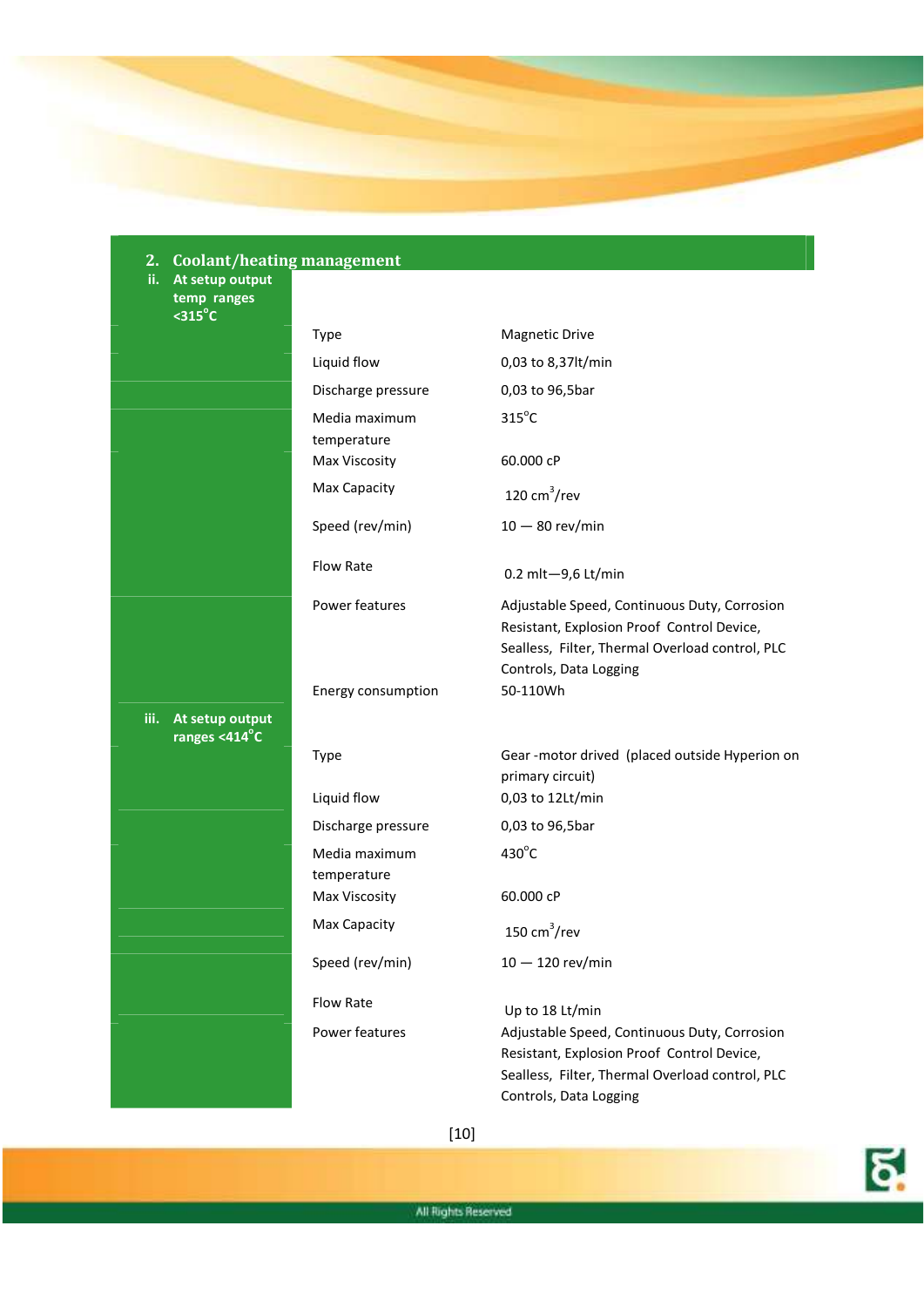### **2. Coolant/heating management**  Energy consumption 0,5-0,77kWh **c. Pipes and Connectors (primary circuit within Hyperion )**  Circuit Type Closed circuit Pipe type TP304 Stainless steel NDE Seamless Dimensions ½" Connectors Stainless steel TP304, male and female easy connectors Thermal Isolation Refractory Ceramic Fibre (RCF) blanket Leakage classification Class A (according to EN 14239) Decompression method Outside Hyperion product **d.** On line calorimeter Specs **because 1.0%** accuracy within 1/10<sup>th</sup> to max flow rate • High turn down ratio • Vortex frequency measuring principle of operation • For use with all kinds of oil or thermal oils  $\bullet$  Media maximum temperature: 435 $^{\circ}$ C (continuous operation) • Reverse direction counting (subtracts in case of sucking back oil) • Operating voltage 5.7 to 15 VDC • Creates very little pressure drop • Non volatile memory recording last measuring data • Robust Aluminum-titanium solid casing • CE approval • International patent pending • Designed and developed in house Interface with coolant circuit Vortex, pipe mounted Thermocouples at flow-meter Type K Max temp: 1100°C Accuracy  $\pm 1.5\%$  at 375°C ( $\pm 0.004 \times T$  between 375 °C and 1000 °C) Energy consumption 0,7-1,5Wh

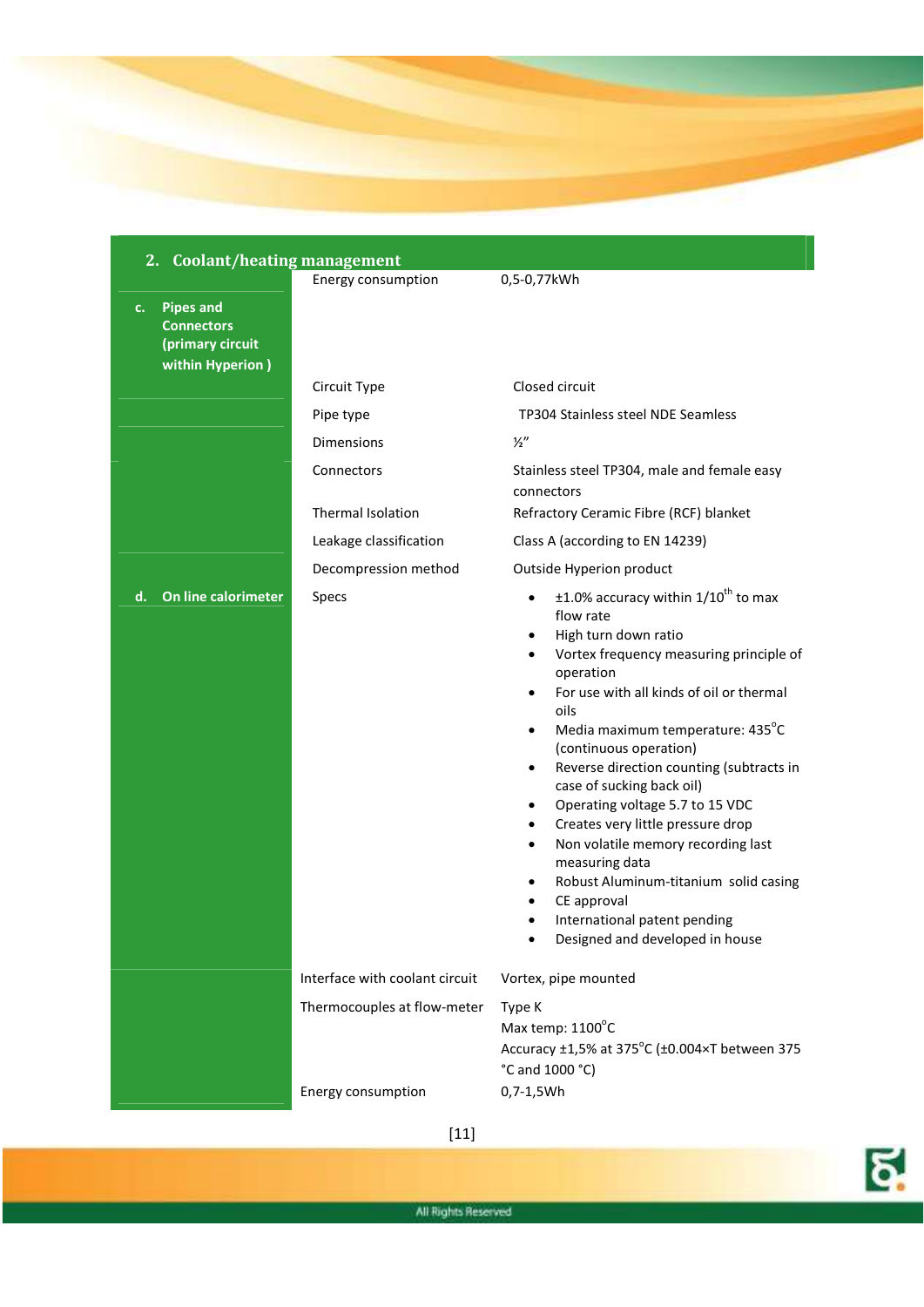

|    | 2.<br><b>Coolant/heating management</b>                  |                              |                                                                                                                                                                                                                                                                                                                         |  |
|----|----------------------------------------------------------|------------------------------|-------------------------------------------------------------------------------------------------------------------------------------------------------------------------------------------------------------------------------------------------------------------------------------------------------------------------|--|
|    |                                                          | Dimensions (W x D x H) in cm | 12 x 4 x 6, 5                                                                                                                                                                                                                                                                                                           |  |
| e. | Other sensors in<br>circuit                              |                              |                                                                                                                                                                                                                                                                                                                         |  |
|    |                                                          | Thermocouple at coolant      | Type K                                                                                                                                                                                                                                                                                                                  |  |
|    |                                                          | circuit output               | Max temp: $1100^{\circ}$ C                                                                                                                                                                                                                                                                                              |  |
|    |                                                          |                              | Accuracy ±1,5% at 375°C (±0.004×T between 375                                                                                                                                                                                                                                                                           |  |
|    |                                                          |                              | °C and 1000 °C)                                                                                                                                                                                                                                                                                                         |  |
| f. | <b>Controls and</b><br>safety/operational<br>electronics |                              |                                                                                                                                                                                                                                                                                                                         |  |
|    |                                                          | <b>Type</b>                  | PLC Board, ATEX certified                                                                                                                                                                                                                                                                                               |  |
|    |                                                          | Controls                     | Pump, hydrogen circuit electro-valves, electric<br>circuit                                                                                                                                                                                                                                                              |  |
|    |                                                          | Measurements                 | All thermocouples, on-line calorimeter, pump,                                                                                                                                                                                                                                                                           |  |
|    |                                                          |                              | pressure valves, electric and battery backup                                                                                                                                                                                                                                                                            |  |
|    |                                                          | Sampling of all              | Per 1 sec                                                                                                                                                                                                                                                                                                               |  |
|    |                                                          | measurements                 |                                                                                                                                                                                                                                                                                                                         |  |
|    |                                                          | <b>Functions</b>             | Safety and balancing algorithms (Defkalion<br>proprietary), Delta monitoring on in/out (calories<br>and temperatures), automatic readjustment of<br>functional conditions, functional I/O and display,<br>self checking/diagnostics, maintenance/ recharge<br>sync, performance and alarms to tele-monitoring<br>system |  |
|    |                                                          | Energy consumption           | $<$ 10 $mWh$                                                                                                                                                                                                                                                                                                            |  |

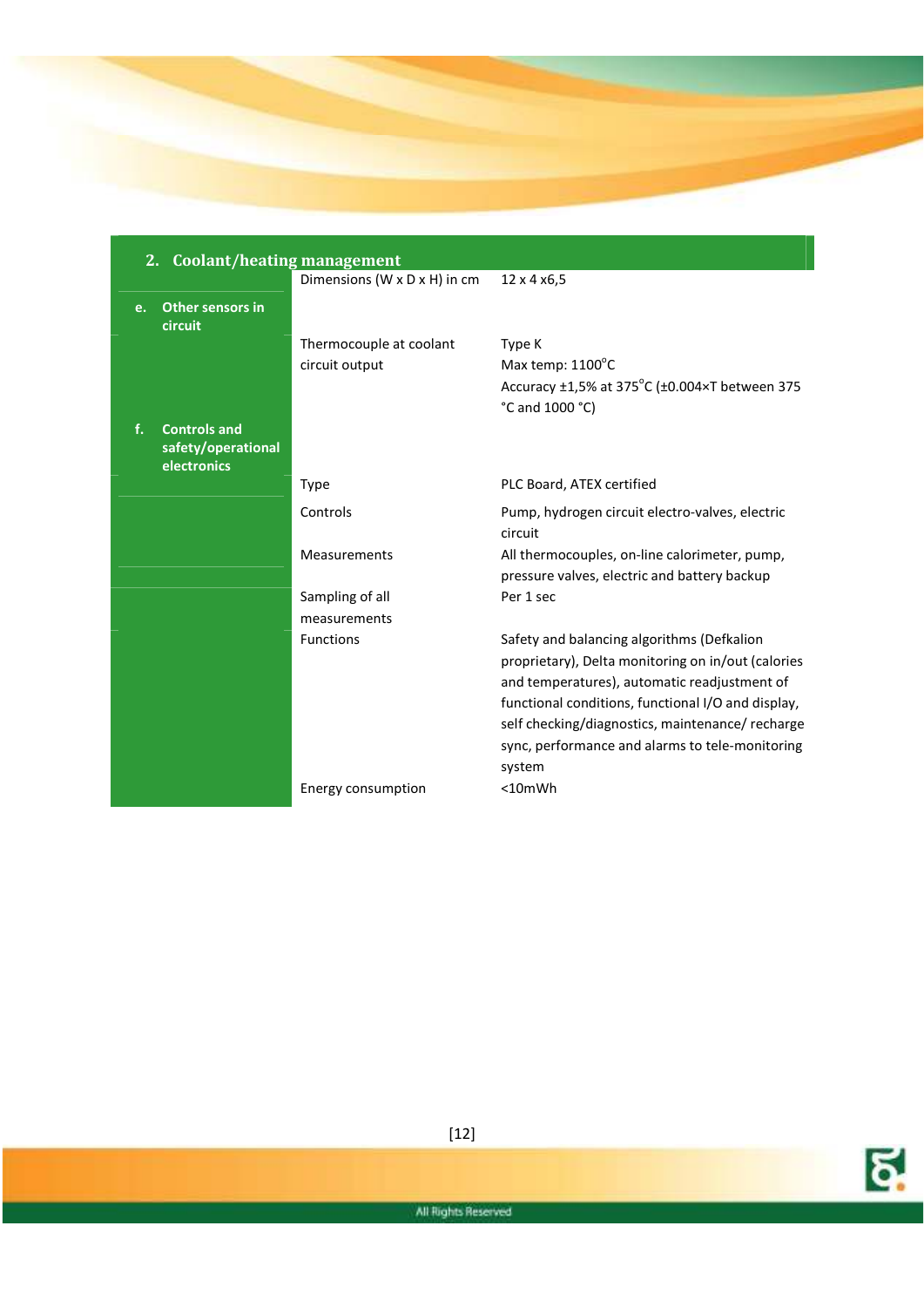## **3. Hydrogen circuit**

### **a. Media**

|                                     | Hydrogen type                    | N <sub>60</sub>                                          |
|-------------------------------------|----------------------------------|----------------------------------------------------------|
|                                     | Reference                        | http://www.airliquide.gr/                                |
|                                     |                                  |                                                          |
| <b>Hydrogen tank</b><br>$b$ .       | Type                             | Certified for Hydrogen                                   |
|                                     | Material                         | Chrome Moly EN10083                                      |
|                                     | Volume                           | 2 <sub>lt</sub>                                          |
|                                     | Pressure                         | 200bar                                                   |
|                                     | Dimensions (without<br>valves)   | Diameter: 10cm<br>35,5cm<br>Height:                      |
|                                     | Weight empty (without<br>valves) | $3,8$ <sub>kg</sub>                                      |
| <b>Valves and</b><br>c.<br>controls |                                  |                                                          |
| i. On/off-Reducer<br>valve          | Type                             | Manual                                                   |
| ii. Electro-valve<br>(per reactor)  | Type                             | Two way normally closed valve high pressure,<br>solenoid |
|                                     | Standard port size               | $1/8$ " NPT                                              |
|                                     | Pressure                         | 0-200bar                                                 |
|                                     | Flow (CV)                        | 0,022-0,100                                              |
|                                     | Energy consumption               | $<$ 10 $mWh$                                             |
| <b>Backup switch</b><br>iii.        | Type                             | Mercury                                                  |
|                                     | Actuation                        | Temperature driven                                       |
| iv.<br><b>Pressure sensor</b>       | <b>Type</b>                      | Sensor /Transducer                                       |
|                                     | Working pressure range           | 0 to 689 bars                                            |
|                                     | Accuracy                         | 0,25±%FS                                                 |
|                                     | Signal output                    | Digital                                                  |
|                                     | Other                            | Temperature Compensated                                  |
| $\mathbf{d}$ .<br><b>Pipes and</b>  | Type                             | EN10216-5TC2                                             |
| connectors                          |                                  | 14541ACT-A269<br>TP321                                   |
|                                     |                                  | NDE Seamless MS2 CFA Heat                                |
| <b>Thermal isolation</b><br>e.      |                                  |                                                          |

[13]

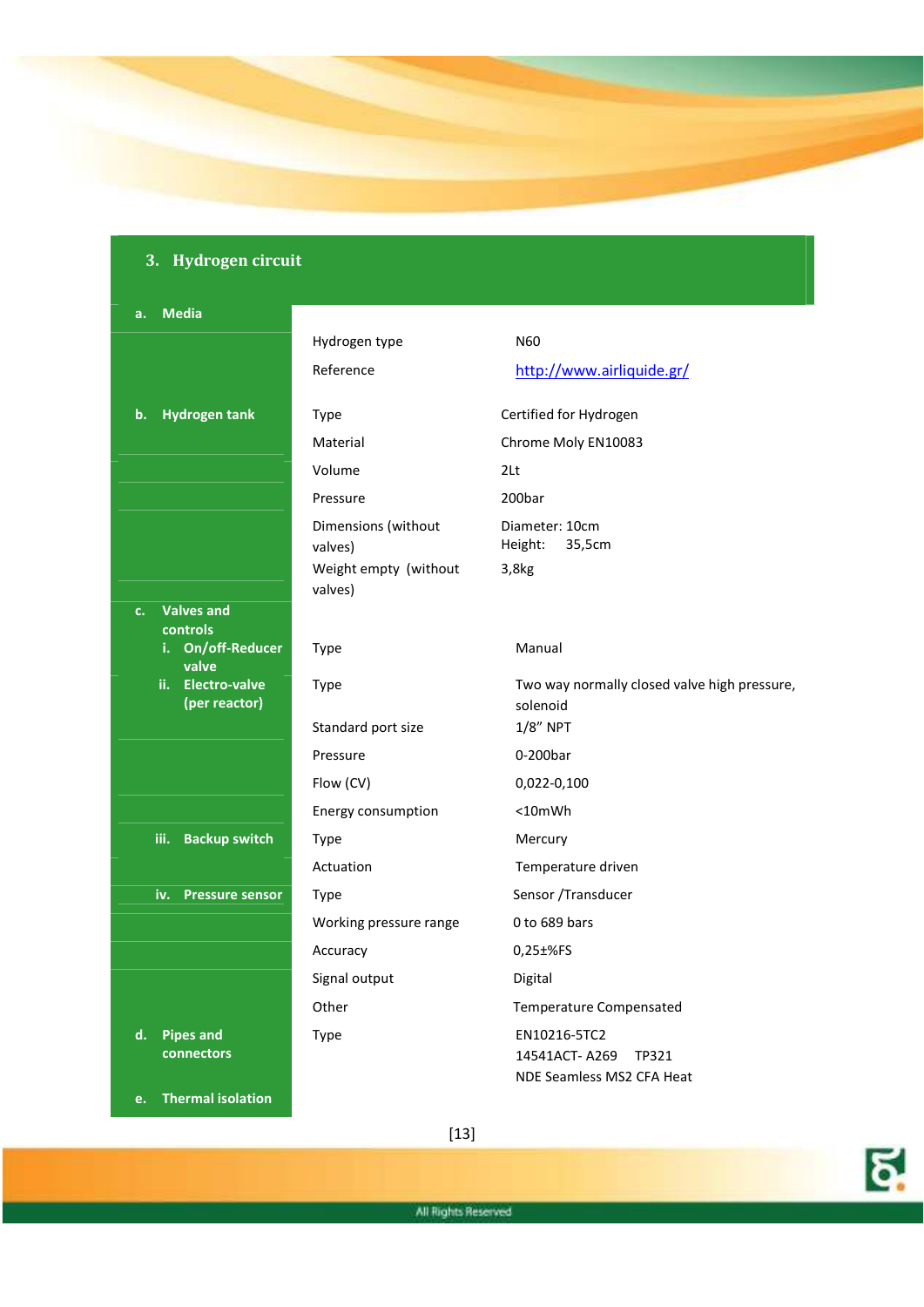| and anti-explosive<br><b>blankets</b> |                              |                                                                                                                     |
|---------------------------------------|------------------------------|---------------------------------------------------------------------------------------------------------------------|
| Thermal isolation<br>i.               | Structural thermal isolation | RCF structured thermal bridges in Hydrogen<br>circuit (designed by DGT and manufactured<br>specially for Hyperions) |
| ii.<br>Anti-explosive<br>blankets     | Type                         | Keylar K49 formed                                                                                                   |

**3. Hydrogen circuit** 

| 4. Functions and tele-monitoring |                                     |                                                      |
|----------------------------------|-------------------------------------|------------------------------------------------------|
| <b>Modes of</b><br>а.            | Test mode                           | Only in production's factory                         |
| operation                        |                                     | Safety electronics<br>ON                             |
|                                  |                                     | Security electronics OFF                             |
|                                  | Stand by mode                       | In packaging or storage                              |
|                                  |                                     | Safety electronics<br>OFF                            |
|                                  |                                     | Security electronics<br>ON                           |
|                                  | On mode                             | Installed                                            |
|                                  |                                     | Safety electronics<br>ON                             |
|                                  |                                     | Security electronics<br><b>ON</b>                    |
|                                  | Stop mode                           | Installed, Reactor(s) stopped                        |
|                                  |                                     | Safety electronics<br>ON                             |
|                                  |                                     | Security electronics<br>ON                           |
|                                  | Recharge mode                       | During on site maintenance/ recharge in              |
|                                  |                                     | installation site by authorized support              |
|                                  |                                     | personnel                                            |
|                                  |                                     | Safety electronics<br>ON                             |
|                                  |                                     | Security electronics<br>ON                           |
|                                  | Cancelled mode                      | In case of bridge of security                        |
|                                  | Manual Mode change                  | Only by authorized personnel, software<br>controlled |
| 1/0<br>$\mathbf b$ .             | Display                             | (To be defined)                                      |
|                                  | Functional I/O and service<br>ports | 2 USB2.0 ports                                       |
|                                  | Power supply (from grid)            | IEC 60320 C-13 plug/ 230V-50Hz                       |

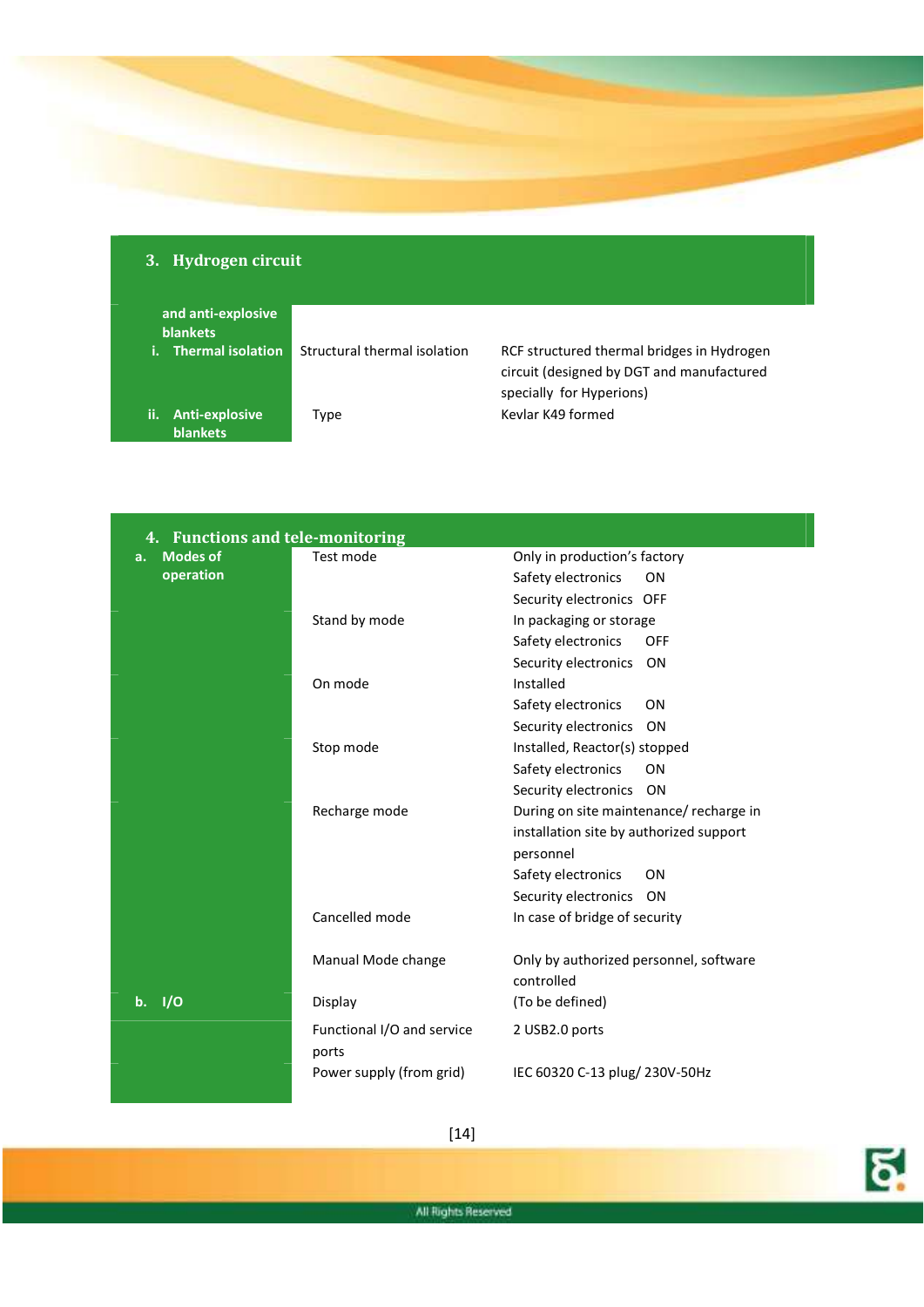

| 4. Functions and tele-monitoring |                           |                                                                                                                                   |  |
|----------------------------------|---------------------------|-----------------------------------------------------------------------------------------------------------------------------------|--|
| <b>GSM</b><br>c.                 | Type                      | On board, embedded to all Hyperion products<br>(different cell network formats under<br>development)                              |  |
|                                  | Antenna                   | Internal and External (optional)                                                                                                  |  |
|                                  | Data send by Hyperions to | Performance data (periodically)                                                                                                   |  |
|                                  | Defkalion GT Maintenance  | Alarms                                                                                                                            |  |
|                                  | <b>Support Centers</b>    |                                                                                                                                   |  |
|                                  | Producer                  | In house                                                                                                                          |  |
| <b>GPS</b><br>d.                 | <b>Type</b>               | On board, embedded to all Hyperion products<br>(different cell network formats support under<br>development)                      |  |
|                                  | Antenna                   | Internal and External (optional)                                                                                                  |  |
|                                  | Producer                  | In House                                                                                                                          |  |
|                                  |                           |                                                                                                                                   |  |
| <b>Backup battery</b><br>e.      | <b>Type</b>               | 2 units Lead Acid Rechargeable                                                                                                    |  |
|                                  | Power (each unit)         | 12V, 16Ah                                                                                                                         |  |
|                                  | Powers                    | Security Electronics/sensors and GPS/GSM<br>i.<br>All system in case of grid failure<br>ii.<br>Note: OFF during test/measurements |  |

|    | <b>5. Product Security System</b>         |        |                                                       |  |
|----|-------------------------------------------|--------|-------------------------------------------------------|--|
| a. | <b>Self destructing</b><br>method         |        | (Not presented in designs or photos of spec<br>sheet) |  |
|    |                                           | Method | Chemical non hazardous                                |  |
| b. | <b>Controls and</b><br><b>Electronics</b> | Type   | Not to be disclosed                                   |  |
|    | <b>Sensors</b>                            | Type   | Not to be disclosed                                   |  |



[15]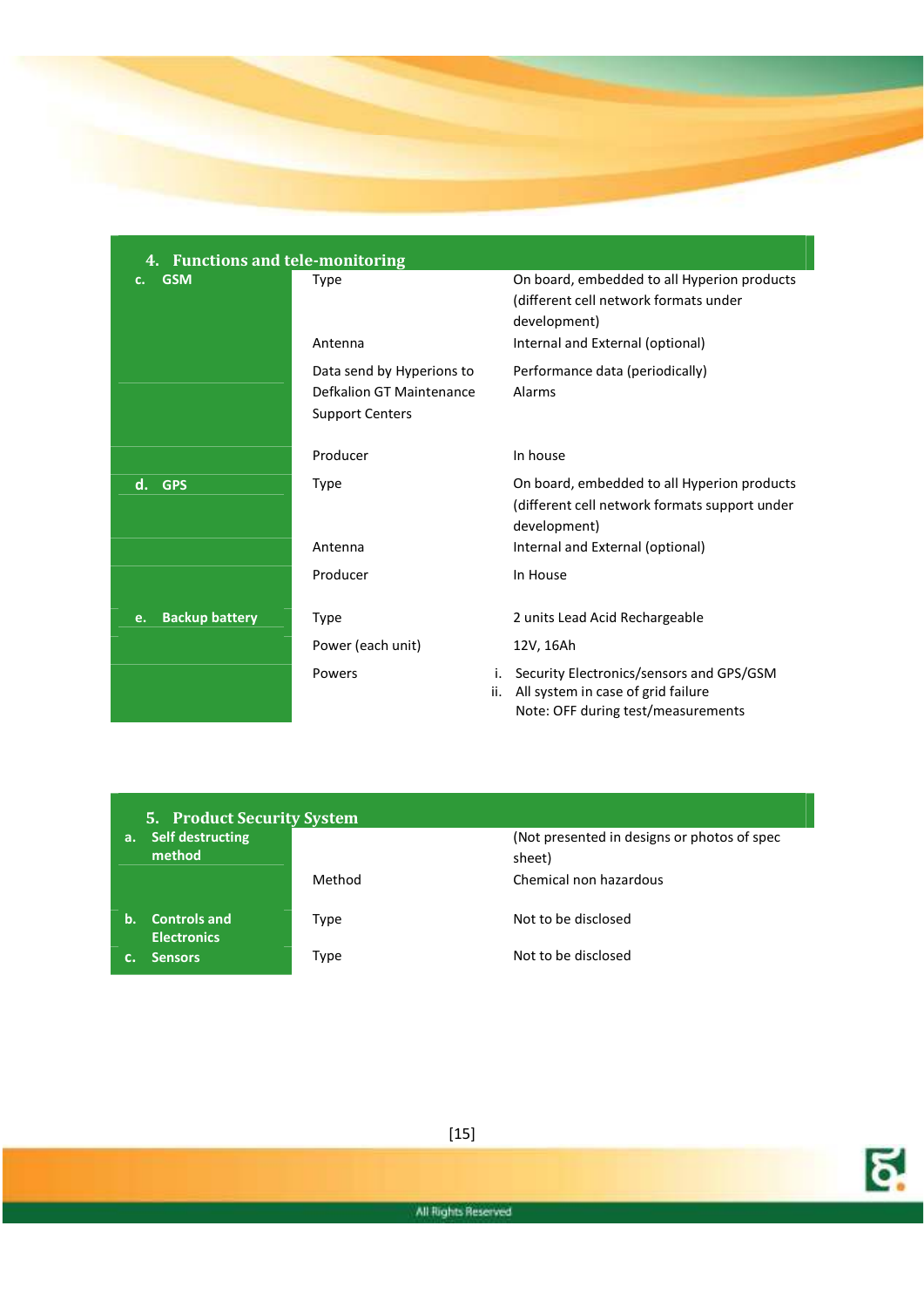

| <b>Operation and</b><br>a.<br>operational<br>conditions |                                                 |                                                                |
|---------------------------------------------------------|-------------------------------------------------|----------------------------------------------------------------|
| i.<br><b>Operating</b><br>conditions                    | Temperature                                     | $-20^{\circ}$ C to 60 $^{\circ}$ C                             |
|                                                         | Humidity                                        | $0 - 92%$                                                      |
| ii.<br><b>Operations</b>                                | Type                                            | Automatic monitoring of $\Delta$ calorimetry on<br>ON/OFF mode |
|                                                         | Parameters loading                              | Upon installation, software controlled                         |
| iii.<br><b>Multi-reactor</b><br>configuration           | Reactors operation                              | Independent                                                    |
|                                                         | Maximum (2-9) allowed<br>concurrent reactors in | As defined during installation                                 |
| <b>Casing</b><br>b.                                     | operation                                       |                                                                |
|                                                         |                                                 |                                                                |
| <b>Types of casing</b>                                  | <b>Types</b>                                    | Desktop<br>Rack mounted (for MW arrays)                        |
| <b>Inner conditions</b><br>ii.                          | Inner environment                               | Argon, monitored conditions in compartment                     |
|                                                         |                                                 | A                                                              |
| iii.<br><b>Sensors</b>                                  | Thermal, pressure and other security related    |                                                                |
| iv.<br><b>Compartments</b>                              | Compartment A: Tamper                           | Kernel with coolant interface                                  |
|                                                         | resistant including                             | <b>Electronics and sensors</b>                                 |
|                                                         |                                                 | Pipes                                                          |
|                                                         | <b>Compartment B: Service</b>                   | Hydrogen tank, Backup batteries, GPS/GSM                       |
|                                                         | area <sup>6</sup> under room                    | electronics, pump, pipes                                       |
|                                                         | conditions including                            |                                                                |
| <b>Visible features</b><br>v.                           |                                                 | Plug to electric grid                                          |
| on casing                                               |                                                 | Service USB ports                                              |
|                                                         |                                                 | GPS/GSM plugs (for external antennas)                          |
|                                                         |                                                 | Display (to be defined)                                        |
|                                                         |                                                 | Coolant inlet and outlet connectors                            |
|                                                         |                                                 | Product label                                                  |

 $\overline{a}$ 

**6. General** 



[16]

 $^6$  Accessed only by authorized service personnel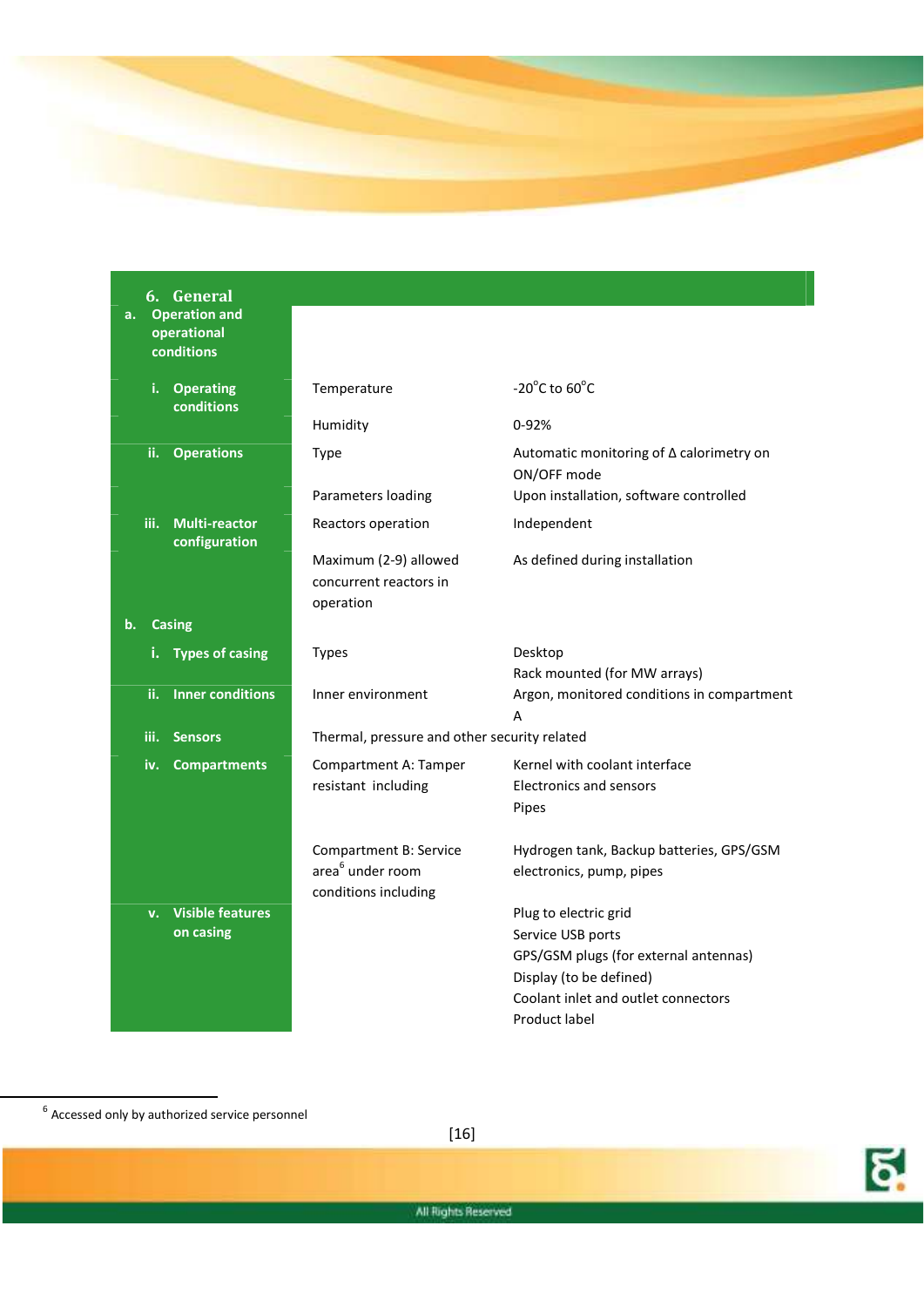## **7. External features and optional a. External heat exchangers**  Low entry configurations Stainless steel/copper braze plates Typical Reference: http://completewatersystems.com/prod uct/brazepak-stainless-steelcopperbraze-refrigeration/ All configurations Steel shell U-Tube heat exchanger Typical Reference: http://completewatersystems.com/prod uct/b300sx2000u-steel-shell-u-tubeshell-tube-heat-exchanger/ High end configurations Shell U-Tube multi pass heat exchanger, designed by Defkalion engineering **b. Piping (primary circuit outside Hyperion)**  Type Closed circuit Media Media Steel, cooper or PVC thermally isolated Pipes and fittings  $\frac{1}{2}$   $\frac{1}{2}$  - 1" **c. Interoperability with third party products i. General** Communication method Δ Calorimetry **ii. Operational Parameters**  Parameters **Dutput kW** (only in multi reactor models), maximum temperature, Δ range in Calorimetry Stored at **Hyperion Safety/operational electronic's** libraries **iii. Testing and approvals**  Mutual, based on agreements

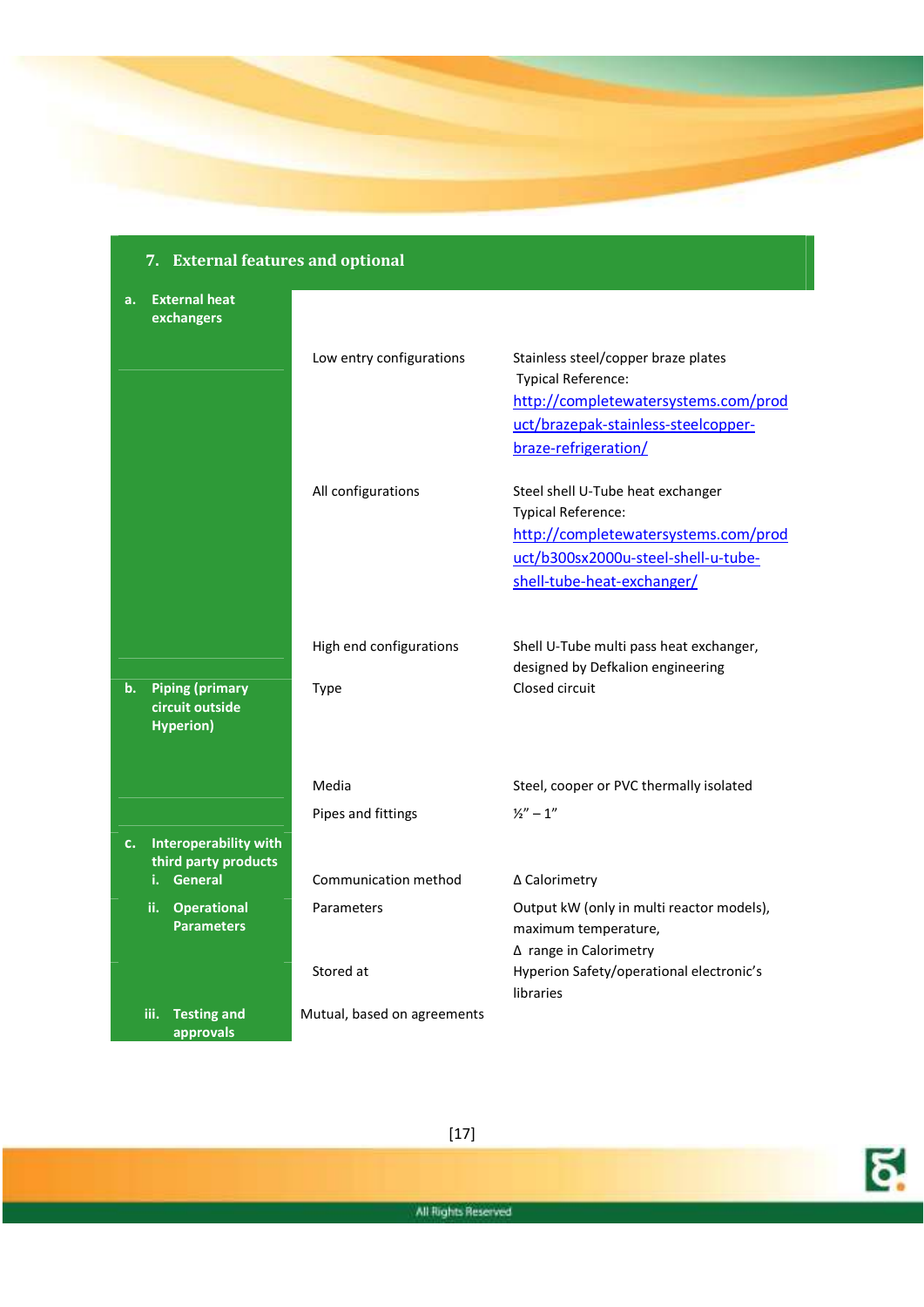

| <b>Overall Hyperion kW series system specs</b>                                     |                                                                           |                                                              |  |
|------------------------------------------------------------------------------------|---------------------------------------------------------------------------|--------------------------------------------------------------|--|
|                                                                                    | <b>Single reactor Kernel</b>                                              | Multi-reactor Kernel (9 reactors per Kernel)                 |  |
| <b>Type of equipment</b><br>(according to Greek classification<br>codes)           | Electric appliance/ Boiler                                                |                                                              |  |
| <b>Thermal source</b>                                                              | Chemically Assisted Low Energy Nuclear Reaction (CALENuR) Ni-H            |                                                              |  |
| Thermal power<br>(measured at external heat<br>exchanger outlet)                   | 5-11kW<br>Range:<br>Nominal in Hyperion pre-industrial<br>prototypes: 5kW | Nominal in Hyperion pre-industrial prototypes:<br>10-45kW    |  |
| <b>Max Output temperatures</b><br>(measured at external heat)<br>exchanger outlet) | $285^{\circ}$ C<br>Series A:<br>$185^{\circ}$ C<br>Series C:              | $414^{\circ}$ C<br>Series B:<br>$185^{\circ}$ C<br>Series D: |  |
| <b>Hyperion external</b><br>dimensions (WxDxH)                                     |                                                                           | 55cm x 45cm x 42cm                                           |  |
| <b>Hyperion Weight (with no</b><br>coolant and external heat exchanger)            | $\approx$ 19,5 kg                                                         | $\approx$ 47,6-51 kg <sup>8</sup>                            |  |
| <b>Maximum electric energy</b><br>consumption per hour at ON<br>mode               | $<$ 200 $Wh$                                                              | $<$ 310Wh                                                    |  |
| Hydrogen can recharge every                                                        | 6 months                                                                  | 6 to 12 months                                               |  |
| Powders renewal every                                                              | 6 months                                                                  | 6 to 34 months                                               |  |
| <b>COP</b>                                                                         | Better than 1:25                                                          | Better than 1:32                                             |  |

 $^7$  Based on test and measurements protocols to be released<br> $^8$  Depending on the pump in use

l



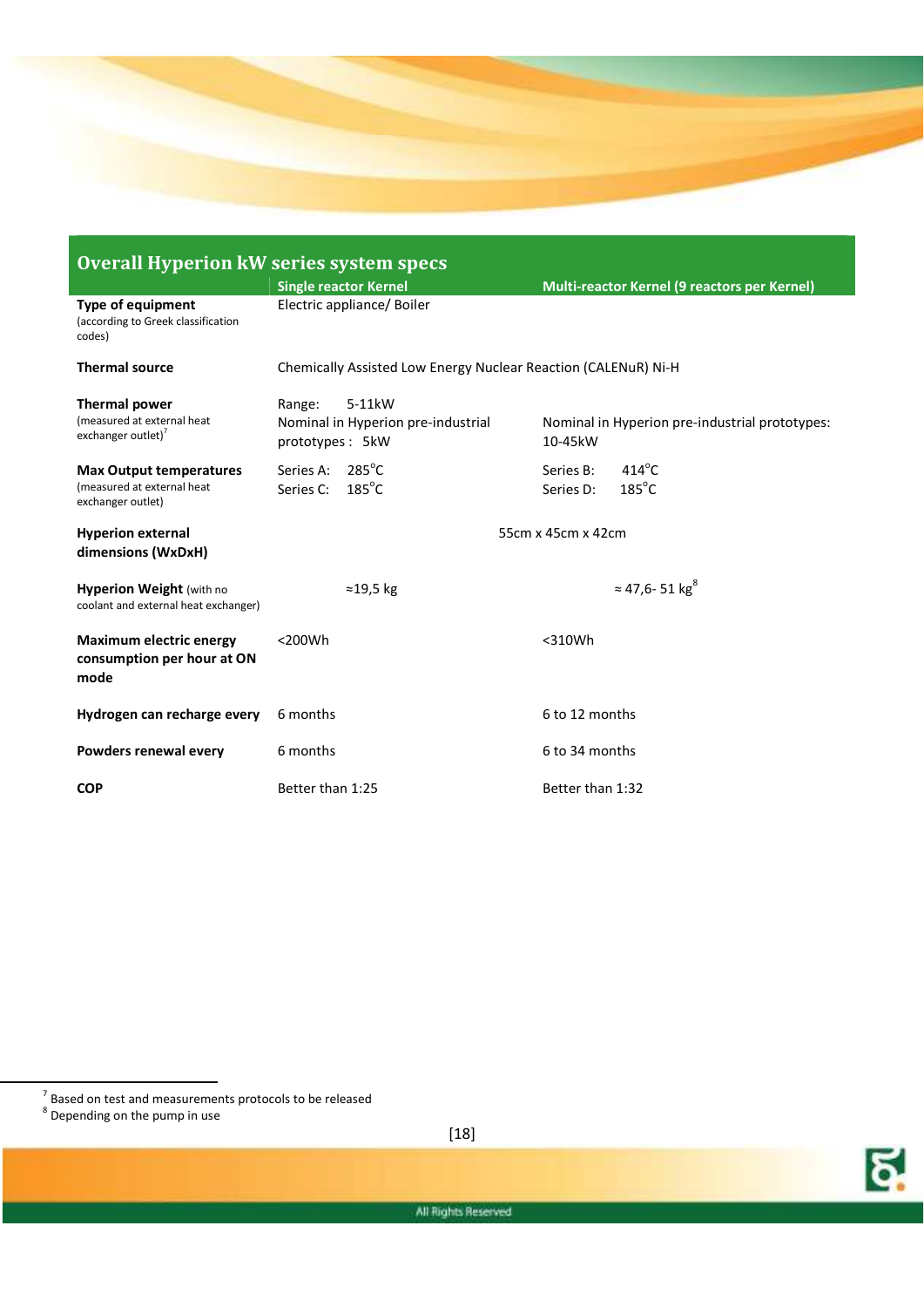

# **Environmental and Safety**

| γ-radiation emission                                        | ≤0,18 $\mu$ SV/h                                                                                                                                                                                                                                                                                                                                                                                                                                                                                                                                                                                                                                                                                                                                                                                                                                         |  |
|-------------------------------------------------------------|----------------------------------------------------------------------------------------------------------------------------------------------------------------------------------------------------------------------------------------------------------------------------------------------------------------------------------------------------------------------------------------------------------------------------------------------------------------------------------------------------------------------------------------------------------------------------------------------------------------------------------------------------------------------------------------------------------------------------------------------------------------------------------------------------------------------------------------------------------|--|
| <b>Other emissions</b>                                      | None (in all modes)                                                                                                                                                                                                                                                                                                                                                                                                                                                                                                                                                                                                                                                                                                                                                                                                                                      |  |
| <b>Toxic materials used or</b><br>produced in all modes     | Ni powder<br>Handled, processed and stored in vacuum within Hyperion product.<br>If material exposed to no-controlled conditions:<br><b>Hazards Identification</b><br>R40 - Limited evidence of a carcinogenic effect.<br>R43 - May cause sensitization by skin contact.<br><b>Ecotoxic effects: Non toxic</b><br>Biological data: Fish toxicity Br. rerio LC50>100mg/1/96h;<br>Daphnia Toxicity: Daphnia magna EC50:>100mg/1/48h;<br>Algeal Toxicity: Selenastrum capricornatum IC50: 100mg/1/72 (suspension);<br>Bacterial toxicity: Pseudomonas fluorescens EC50: 250mg/1/48h<br>Further Ecological Data: Due to poor solubility of the material, no harmful effects on<br>aquatic organisms are to be expected when handled and used with due care and<br>attention.<br>Coolant media:<br>As described in the coolant media's safety reference sheet |  |
|                                                             | Other:<br>None                                                                                                                                                                                                                                                                                                                                                                                                                                                                                                                                                                                                                                                                                                                                                                                                                                           |  |
| <b>Radiation materials used or</b><br>produced in all modes | None                                                                                                                                                                                                                                                                                                                                                                                                                                                                                                                                                                                                                                                                                                                                                                                                                                                     |  |
| <b>Noise level</b>                                          | 12-41dB at 5 m distance (depended only from the pump in use)                                                                                                                                                                                                                                                                                                                                                                                                                                                                                                                                                                                                                                                                                                                                                                                             |  |
| Leakage classification                                      | ANSI Class IV: for all hydraulic subsystems<br>٠                                                                                                                                                                                                                                                                                                                                                                                                                                                                                                                                                                                                                                                                                                                                                                                                         |  |
| <b>Safety</b>                                               | Casing: Air-tightness class D (according to EN 14239), tested according to European<br>٠<br>Standard EN13053<br>Hydrogen circuit: Class D (according to EN 14239), tested with vacuum, hydrostatic,<br>$\bullet$<br>Helium and Argon leak tests at 200bar<br>According to EU Directive 94/9/EC (ATEX 95 / ATEX Equipment Directive)<br>٠                                                                                                                                                                                                                                                                                                                                                                                                                                                                                                                 |  |
|                                                             | Hydrogen handling according to ANSI/AIAA Guide to Safety of Hydrogen and<br>$\bullet$<br>Hydrogen Systems, NFPA 55 and 70 (class I/division 1 and 2) guidelines and EU/national<br>SEVESO II legislation (http://www.minenv.gr/1/12/121/12102/g1210201.html)<br>Fire protection according to EU CEN 8/9/2009 13478:2001+A1:2008 Safety of<br>٠<br>machinery - Fire prevention and protection                                                                                                                                                                                                                                                                                                                                                                                                                                                             |  |
| <b>Certificates</b>                                         | Pending                                                                                                                                                                                                                                                                                                                                                                                                                                                                                                                                                                                                                                                                                                                                                                                                                                                  |  |
| <b>Recycling</b>                                            | >98% (in weight) of Hyperion product is made from recyclable materials                                                                                                                                                                                                                                                                                                                                                                                                                                                                                                                                                                                                                                                                                                                                                                                   |  |
|                                                             | $[19]$                                                                                                                                                                                                                                                                                                                                                                                                                                                                                                                                                                                                                                                                                                                                                                                                                                                   |  |

<u>ଟ୍</u>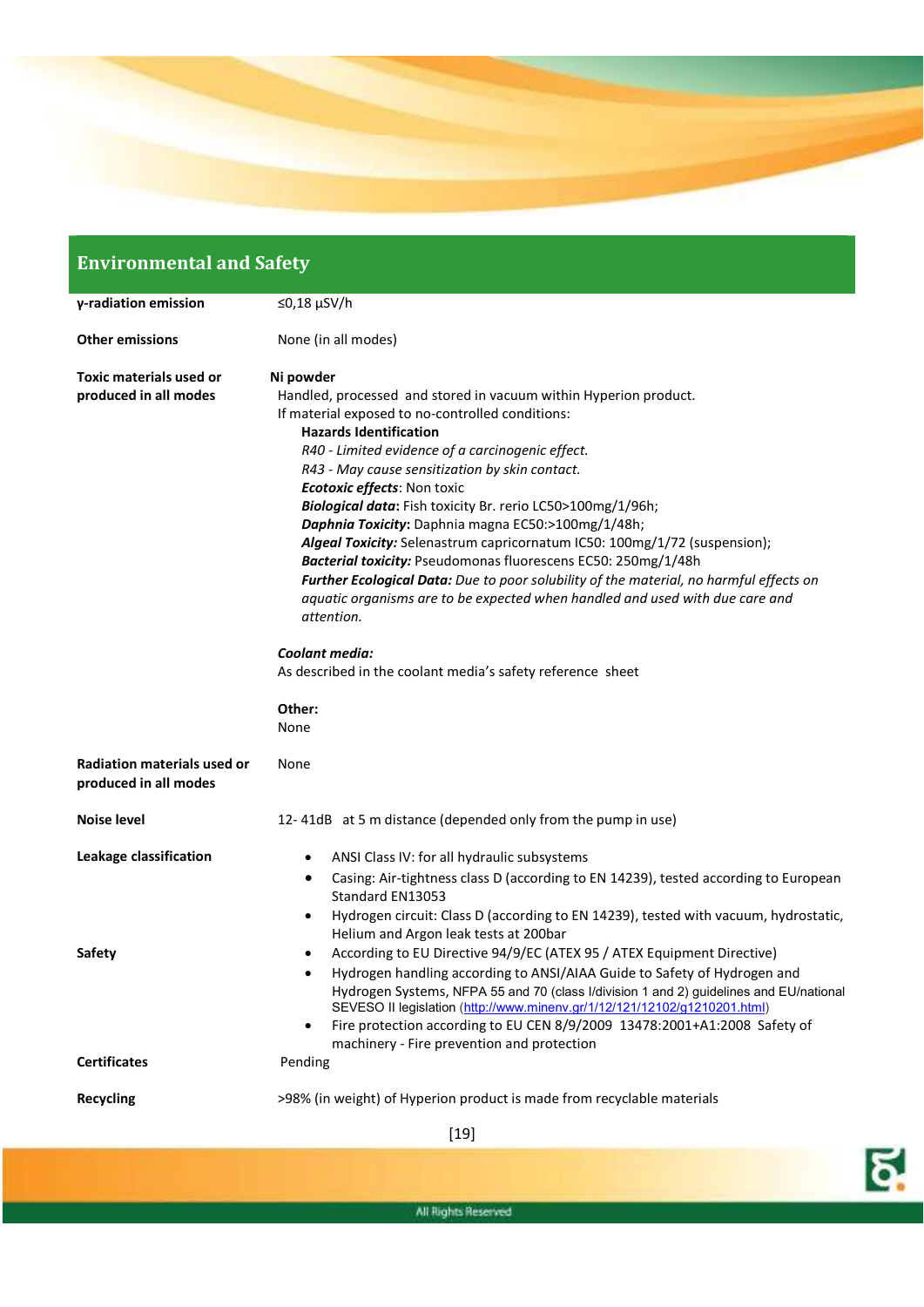

### **Recharge method & Maintenance**

### *Recharge method*

Hyperions are recharged periodically *in situ* by authorized technical personnel only. There is no need to uninstall/install the product during recharging. Recharging of Hydrogen is done with a new Hydrogen tank whilst all powders are changed and renewed in vacuum using *Hyperion Recharge Units* (RU) (suite case type- designed and developed by Defkalion GT).

### *Maintenance*

**First line support/maintenance**: By authorized trained personnel only using tools, diagnostic software and protocols provided by Defkalion GT and supported by local licensees Maintenance Support Centers (tele-monitoring) by country.

**Second line support/maintenance**: Tele-monitoring and maintenance or repairs only at authorized factories of local licensees by country.

**Third line support/maintenance/repairs**: Only at Defkalion GT factories or labs.

**Recycling**: At authorized factories of local licensees by country.

*MTBF (Mean Time Between Failure)*  To be defined

**Warranty period**  To be defined

### **Handling and storage**

Hyperions are high tech safe products. Their handling is allowed only by authorized personnel following Defkalion GT's protocols and guidelines. Any attempt to violate such handling procedures may cause product's self-destruct with no hazardous or dangerous effects to its environment.

Packaging and logistics of Hyperions are in accordance to the EU regulations ( 89/391/EC of 12/6/1989)